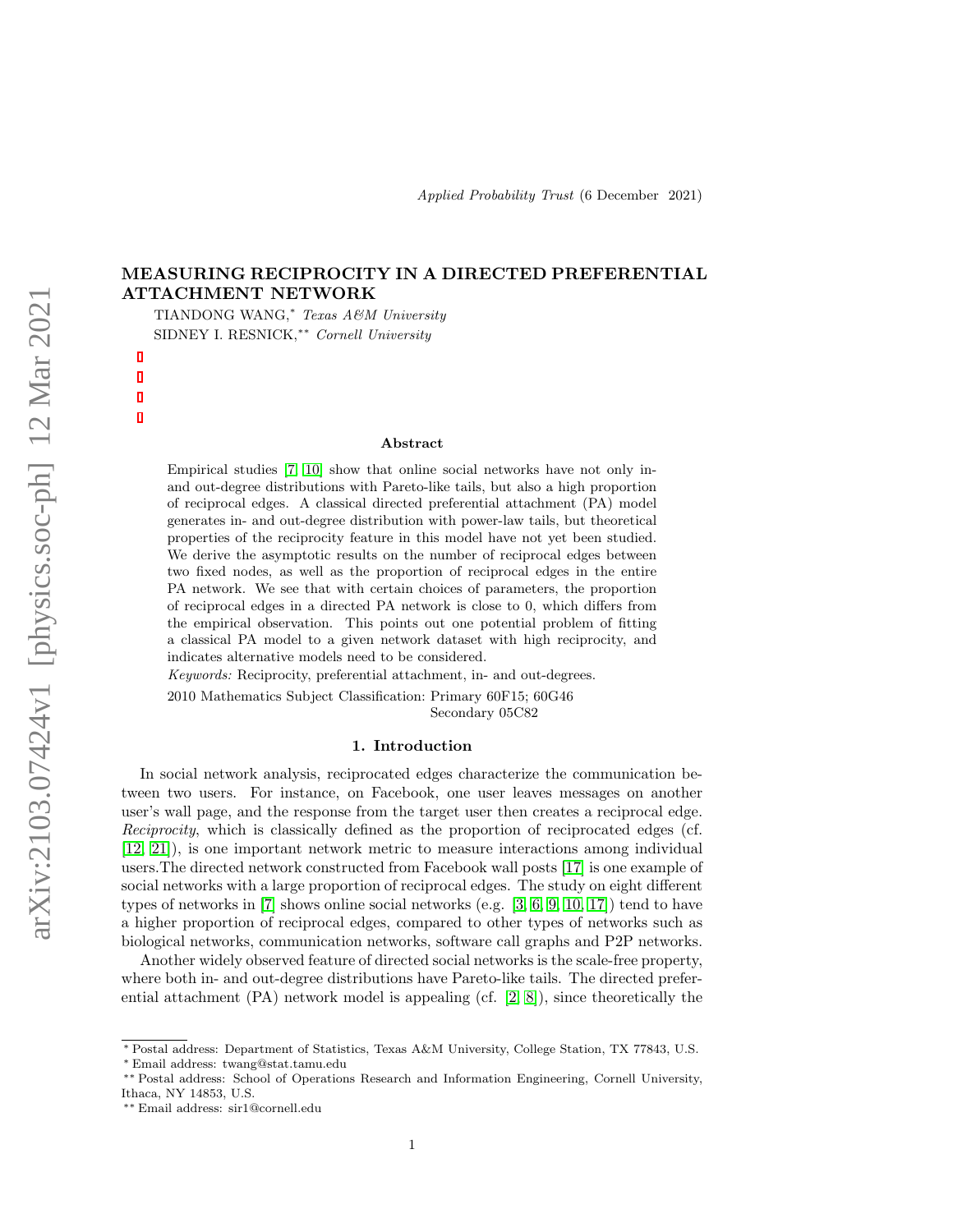directed PA mechanism generates a network with the scale-free property because nodes with large degrees are likely to attract more edges than those with small degrees (cf. [\[14,](#page-23-8) [15,](#page-23-9) [18,](#page-24-2) [20\]](#page-24-3)). However, asymptotic behavior of the proportion of reciprocal edges in a directed PA model has not yet been explored in the literature. In this paper, we derive asymptotic results about: (1) the number of reciprocal edges between two fixed nodes; (2) the proportion of reciprocal edges in a directed PA network, provided that the network has a large number of edges.

Our theoretical results suggest that for certain choices of model parameters, especially when the proportion of edges added between two exisiting nodes is small, the proportion of reciprocal edges in the entire graph is close to 0, even though the total number of reciprocal edges between two fixed nodes may be of order  $O(n^a)$ ,  $a \in (0,1)$ . Such behavior flags potential problems for fitting a directed PA model in practice. When fitting a directed PA model to a real network with high reciprocity using existing methods developed in [\[18,](#page-24-2) [19\]](#page-24-4), there is no guarantee that the calibrated model will also have a high proportion of reciprocal edges. Such discrepancy indicates a poor fit of the PA model, since the fitted model fails to capture the important feature of high reciprocity. In these cases, variants of the directed PA model need to be considered. For instance, [\[4\]](#page-23-10) provides several different ways to predict the reciprocal edges between two given nodes, and one may incorporate those features to construct a refined network model that is both scale-free and of high reciprocity.

The rest of the paper is organized as follows. We provide an overview of the evolution in a directed PA model in Section [1.1.](#page-1-0) Then we collect useful preliminary results on the growth of in- and out-degrees for a fixed node in Section [2](#page-3-0) with detailed proofs given in Appendix [A.](#page-15-0) In Section [3,](#page-4-0) we derive the limiting behavior of: (1) the number of reciprocal edges between two fixed nodes; (2) the first time when a reciprocal pair of edges is formed between two fixed nodes; (3) the proportion of reciprocal edges in a given directed PA model. Discussion of the theoretical results and future research directions are then summarized in Section [4.](#page-15-1)

#### <span id="page-1-0"></span>1.1. Model Setup

We now outline the basic setup of the directed PA model. Initialize the model with graph  $G(0)$ , which consists of one node (labeled as Node 1) and a self-loop. Let  $G(n)$ denote the graph after n steps and  $V(n)$  be the set of nodes in  $G(n)$  with  $V(0) = \{1\}$ and  $|V(0)| = 1$ . Denote the set of directed edges in  $G(n)$  by  $E(n)$  such that an ordered pair  $(i, j) \in E(n)$ ,  $i, j \in V(n)$ , represents a directed edge  $i \mapsto j$ . When  $n = 0$ , we have  $E(0) = \{(1, 1)\}.$ 

Set  $(D_v^{\text{in}}(n), D_v^{\text{out}}(n))$  to be the in- and out-degrees of node v in  $G(n)$ . We use the convention that  $D_i^{\text{in}}(n) = 0$  if  $i \notin V(n)$ , and similarly,  $D_j^{\text{out}}(n) = 0$  if  $j \notin V(n)$ . From  $G(n)$  to  $G(n + 1)$ , one of the three scenarios happens: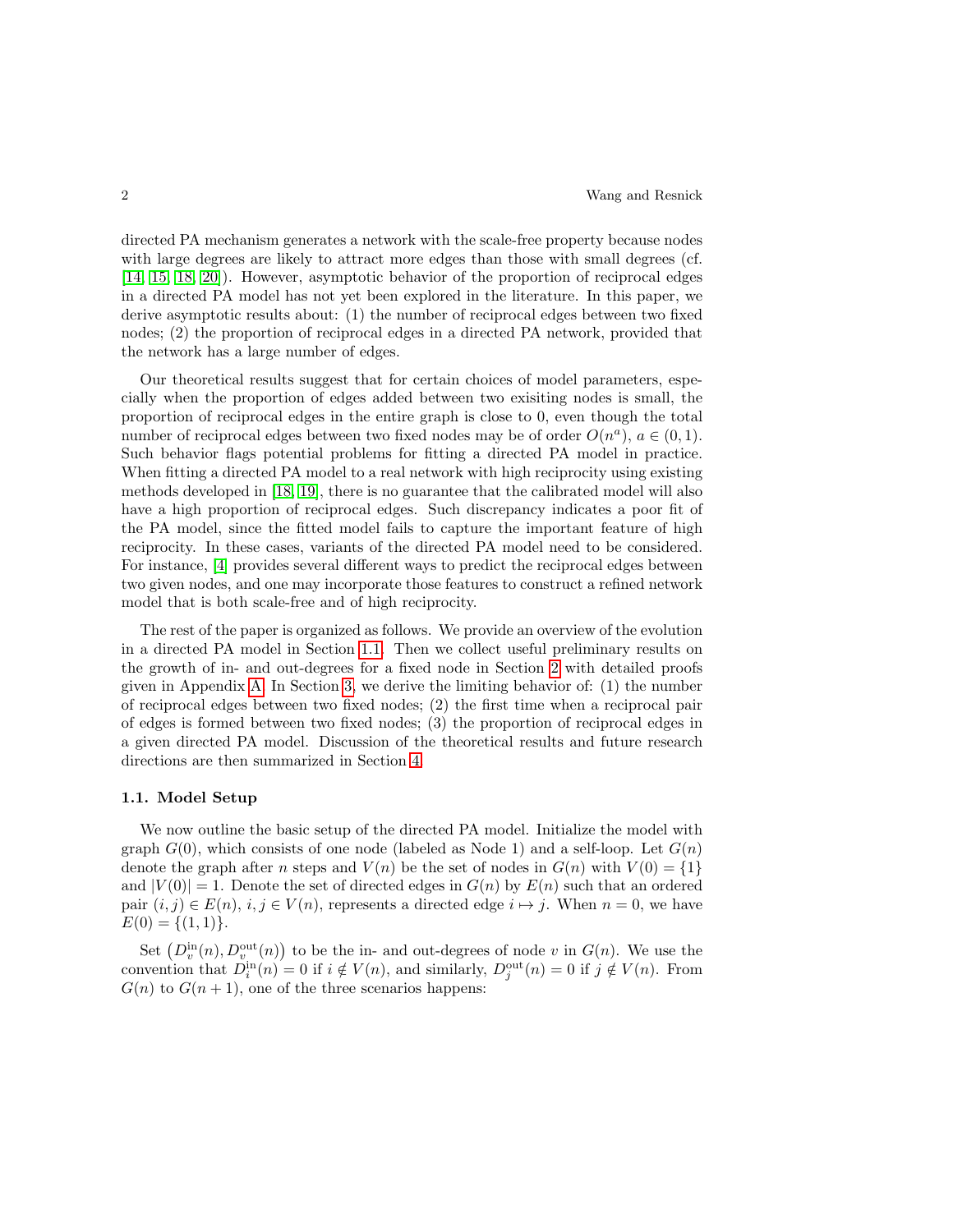

1. With probability  $\alpha$ , we add a new edge  $(w, v)$ , where  $v \in V(n)$ , and  $w \notin V(n)$  is a new node. The existing node  $v$  is chosen with probability

$$
\frac{D_v^{\text{in}}(n) + \delta_{\text{in}}}{\sum_{v \in V(n)} (D_v^{\text{in}}(n) + \delta_{\text{in}})} = \frac{D_v^{\text{in}}(n) + \delta_{\text{in}}}{n + 1 + \delta_{\text{in}} |V(n)|}.
$$

2. With probability  $\beta$ , a new edge  $(w, v)$  is added between two existing nodes  $w, v \in$  $V(n)$ , where the starting and the ending nodes w, v are chosen independently with probability

$$
\frac{D_v^{\text{in}}(n) + \delta_{\text{in}}}{\sum_{v \in V(n)} (D_v^{\text{in}}(n) + \delta_{\text{in}})} \frac{D_w^{\text{out}}(n) + \delta_{\text{out}}}{\sum_{w \in V(n)} (D_w^{\text{out}}(n) + \delta_{\text{out}})}
$$

$$
= \frac{D_v^{\text{in}}(n) + \delta_{\text{in}}}{n + 1 + \delta_{\text{in}} |V(n)|} \frac{D_w^{\text{out}}(n) + \delta_{\text{out}}}{n + 1 + \delta_{\text{out}} |V(n)|}.
$$

For brevity of notation, we set

<span id="page-2-0"></span>
$$
A_{vw}(n) := \frac{D_v^{\text{in}}(n) + \delta_{\text{in}}}{n + 1 + \delta_{\text{in}} |V(n)|} \frac{D_w^{\text{out}}(n) + \delta_{\text{out}}}{n + 1 + \delta_{\text{out}} |V(n)|},
$$
(1.1)

then the attachment probability in the  $\beta$ -scheme is  $\beta A_{vw}(n)$ .

3. With probability  $\gamma$ , we add a new edge  $(v, w)$ , where  $v \in V(n)$ , and  $w \notin V(n)$  is a new node. The existing node  $v$  is chosen with probability

$$
\frac{D_v^{\text{out}}(n) + \delta_{\text{out}}}{\sum_{v \in V(n)} (D_v^{\text{out}}(n) + \delta_{\text{out}})} = \frac{D_v^{\text{out}}(n) + \delta_{\text{out}}}{n + 1 + \delta_{\text{out}} |V(n)|}.
$$

We assume  $\alpha + \beta + \gamma = 1$ ,  $\beta \in [0, 1)$ , and  $\delta_{\text{in}}$ ,  $\delta_{\text{out}} > 0$ . Due to the  $\alpha$ - and  $\gamma$ schemes,  $|V(n)|-1$  follows a binomial distribution with size n and success probability  $\alpha + \gamma = 1 - \beta$ , so that  $|V(n)| \stackrel{\text{a.s.}}{\longrightarrow} \infty$  as  $n \to \infty$ . For  $v \ge 1$ , we define  $S_v$  to be the time when node  $v$  is created, i.e.

<span id="page-2-1"></span>
$$
S_v := \inf\{n \ge 0 : |V(n)| = v\}.
$$
\n(1.2)

Since we use the convention that  $D_v^{\text{in}}(n) = 0$  and  $D_v^{\text{out}}(n) = 0$  if  $S_v > n$ , we have by [\(1.1\)](#page-2-0) that  $A_{vw}(n) \in [0,1]$ , for all *n*.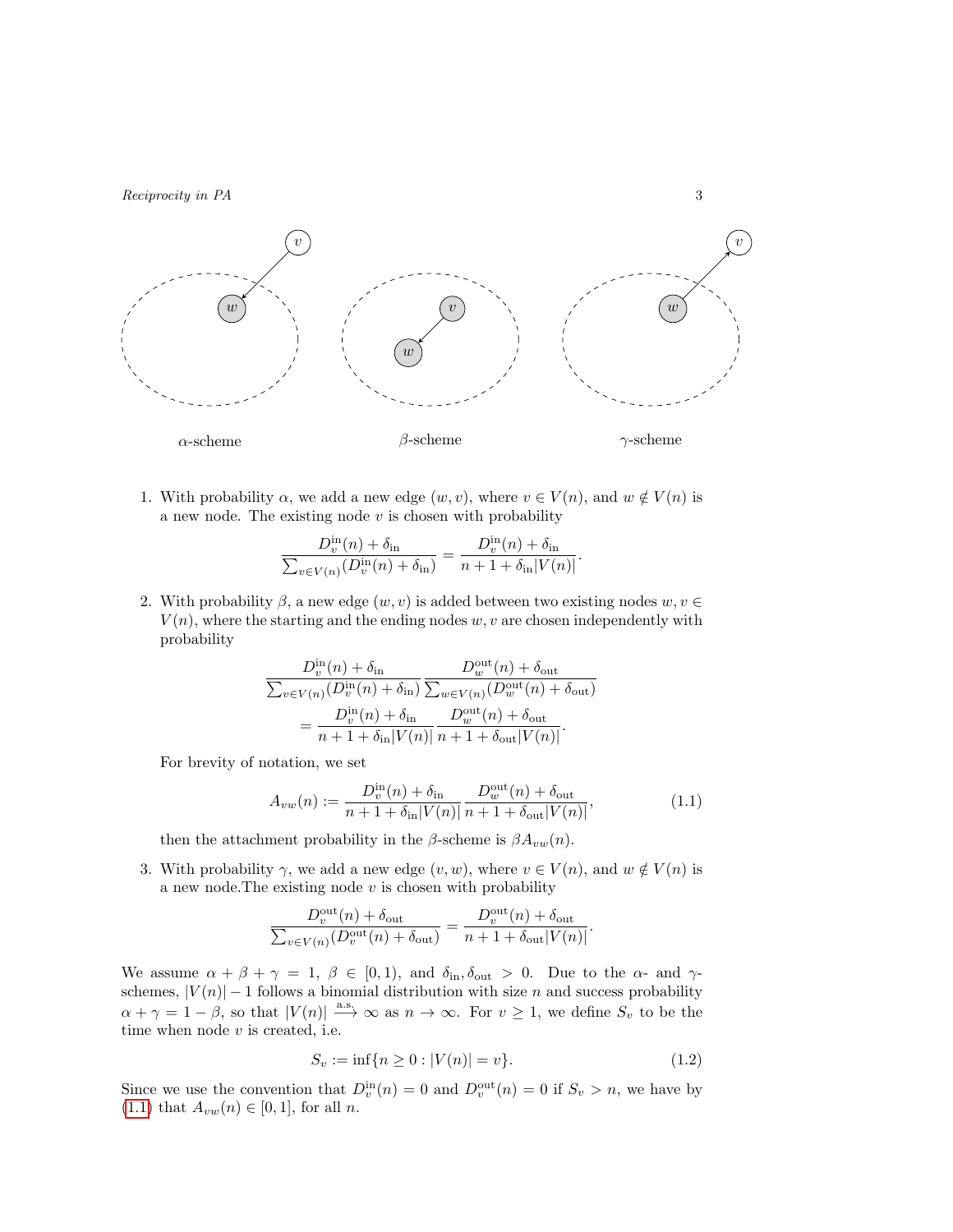4 Wang and Resnick

2. Preliminaries on 
$$
D_v^{\text{in}}(n)
$$
,  $D_v^{\text{out}}(n)$ 

<span id="page-3-0"></span>Fix  $i, j \in V(n)$ ,  $n \geq 1$ , and write

<span id="page-3-1"></span>
$$
c_1 = \frac{\alpha + \beta}{1 + \delta_{\text{in}}(1 - \beta)}, \qquad c_2 = \frac{\beta + \gamma}{1 + \delta_{\text{out}}(1 - \beta)}.
$$
\n(2.1)

We see from [\(2.1\)](#page-3-1) that  $0 < c_1 < \alpha + \beta$ ,  $0 < c_2 < \beta + \gamma$ , and  $0 < c_1 + c_2 < 1 + \beta$ . In fact, we can re-parametrize the PA model using  $(\alpha, \beta, \gamma, c_1, c_2)$ , and later in Lemma [2.2,](#page-3-2) we show that  $c_1, c_2$  control the growth rates of in- and out-degrees for a fixed node  $v$ , respectively.

Let  $\mathcal{F}_n$  denote the  $\sigma$ -field generated by observing the network evolution up to the creation of *n*-th new edge. Suppose  $\tau$  is a stopping time with respect to the filtration  $(\mathcal{F}_n)_{n\geq 0}$ , then

<span id="page-3-4"></span>
$$
\mathcal{F}_{\tau} = \{ F : F \cap \{ \tau = n \} \in \mathcal{F}_n \}.
$$

By [\(1.2\)](#page-2-1), we see that  $S_v$  is a stopping time with respect to  $(\mathcal{F}_n)_{n\geq 0}$ . For  $n \geq k \geq 0$ , we have

$$
\{S_v + k = n\} = \{S_v = n - k\} \in \mathcal{F}_{n-k} \subset \mathcal{F}_n,
$$

so  $S_v + k, k \ge 0$ , is a stopping time with respect to  $(\mathcal{F}_n)_{n \ge 0}$ . Note that for  $v > n - k$ ,  $\{S_v = n - k\} = \emptyset \in \mathcal{F}_{n-k} \subset \mathcal{F}_n$ . We now collect useful lemmas for later analyses, and their proofs are collected in Section [A.](#page-15-0)

<span id="page-3-3"></span>**Lemma 2.1.** For some integer  $p \ge 1$ ,  $k \ge 0$ , and  $v \ge 1$ , we have:

(i) For 
$$
p = 1
$$
,  
\n
$$
\mathbb{E}^{\mathcal{F}_{S_v+k}} (D_v^{in}(S_v + k + 1) + \delta_{in})
$$
\n
$$
= (D_v^{in}(S_v + k) + \delta_{in}) \left(1 + \frac{\alpha + \beta}{S_v + k + 1 + \delta_{in}|V(S_v + k)|}\right).
$$
\n(2.2)

(*ii*) For an integer  $p \geq 2$ ,

$$
\mathbb{E}^{\mathcal{F}_{S_v+k}}\left((D_v^{in}(S_v+k+1)+\delta_{in})^p\right)
$$
  
=  $(D_v^{in}(S_v+k)+\delta_{in})^p\left(1+p\frac{\alpha+\beta}{S_v+k+1+\delta_{in}|V(S_v+k)|}\right)$   
+  $\frac{\alpha+\beta}{S_v+k+1+\delta_{in}|V(S_v+k)|}\sum_{r=2}^p {p \choose r} (D_v^{in}(S_v+k)+\delta_{in})^{p-r+1}.$  (2.3)

The proof of Lemma [2.1](#page-3-3) is given in Appendix [A.1.](#page-15-2)

Next, we study properties of  $\mathbb{E}\left[ (D_v^{\text{in}}(S_v+k))^p \right]$  and  $\mathbb{E}\left[ (D_v^{\text{out}}(S_v+k))^p \right]$ ,  $k \geq 1$ , which are useful preliminary results for deriving theorems in Section [3.](#page-4-0)

**Lemma 2.2.** For  $v \in V(n)$  and  $p \geq 1$ , we have

<span id="page-3-5"></span><span id="page-3-2"></span>
$$
\sup_{k\geq 1}\frac{\mathbb{E}\left[(D^{in}_v(k))^p\right]}{k^{c_1p}}<\infty,\qquad \sup_{k\geq 1}\frac{\mathbb{E}\left[(D^{out}_v(k))^p\right]}{k^{c_2p}}<\infty.
$$

The proof of Lemma [2.2](#page-3-2) is given in Appendix [A.2.](#page-16-0)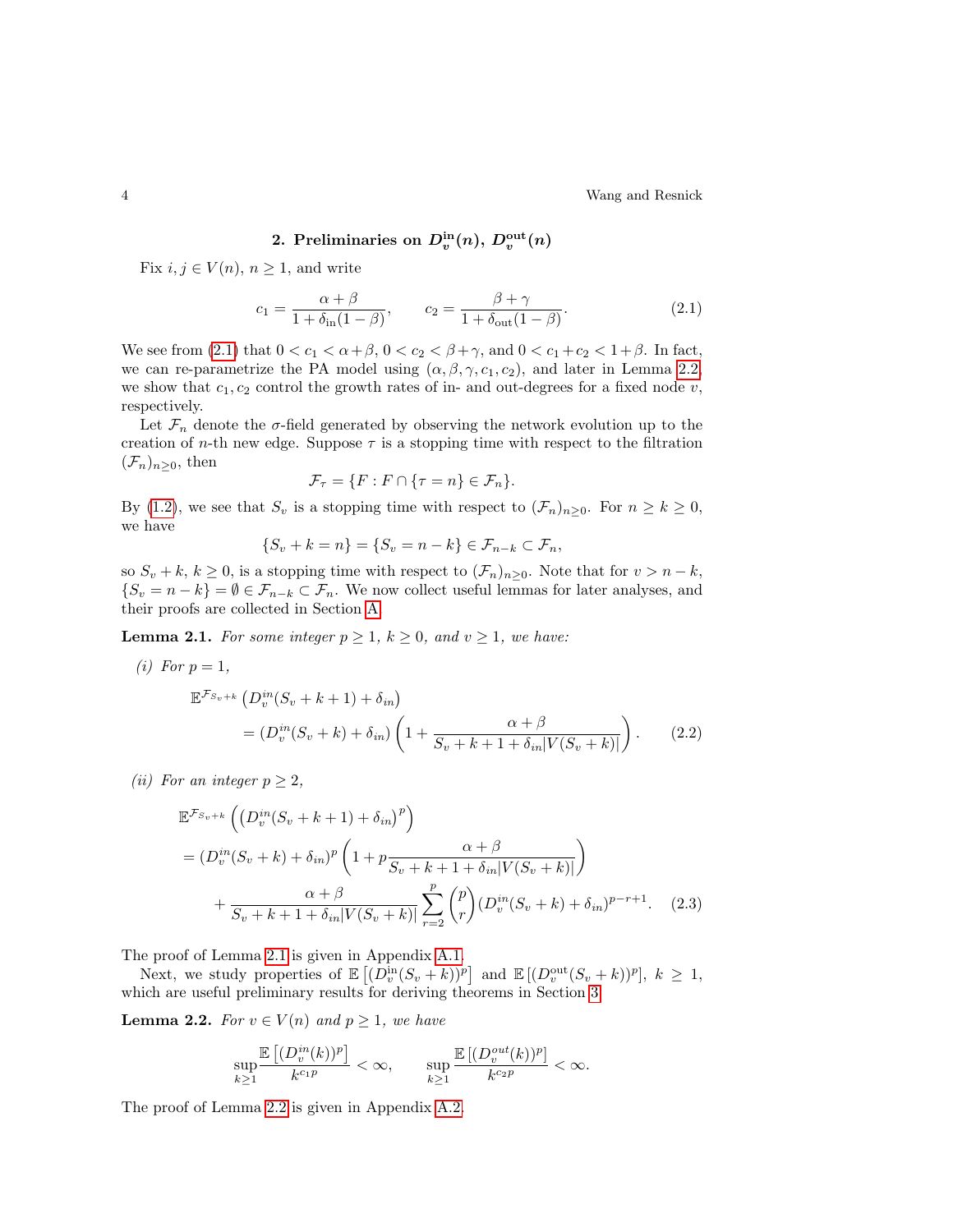**Remark 2.1.** In the proof of Lemma [2.2,](#page-3-2) if we revise the inequality  $|V(S_v + k)| \ge$  $|V(k)|$  by  $|V(S_v + k)| \ge |V(v + k - 1)|$ , then we have for  $p \ge 1$ ,

$$
\sup_{n\geq 1}\sup_{v\geq 1}\mathbb{E}\left(\left(\frac{D_v^{\text{in}}(n)}{(n/v)^{c_1}}\right)^p\right)<\infty,\qquad \sup_{n\geq 1}\sup_{v\geq 1}\mathbb{E}\left(\left(\frac{D_v^{\text{out}}(n)}{(n/v)^{c_2}}\right)^p\right)<\infty.\tag{2.4}
$$

These results are useful when we study the asymptotic behavior of the proportion of reciprocal edges in Section [3.2.](#page-11-0)

The following lemma summarizes the asymptotic properties of  $(D_v^{\text{in}}(n), D_v^{\text{out}}(n)),$ from which we can derive the limiting behavior of the number of reciprocal edges between two fixed nodes in Section [3.1.](#page-5-0)

**Lemma 2.3.** For  $v \geq 1$ , there exist random variables  $\xi_v^{in}$ ,  $\xi_v^{out}$  satisfying  $\mathbb{P}(\xi_v^{in} \in$  $(0, \infty)$  = 1 =  $\mathbb{P}(\xi_v^{out} \in (0, \infty))$ , such that

<span id="page-4-3"></span><span id="page-4-1"></span>
$$
\frac{D_v^{in}(n)}{n^{c_1}} \xrightarrow{a.s.} \xi_v^{in}, \qquad \frac{D_v^{out}(n)}{n^{c_2}} \xrightarrow{a.s.} \xi_v^{out}.
$$

<span id="page-4-0"></span>The proof of Lemma [2.3](#page-4-1) is given in Appendix [A.3.](#page-20-0)

### 3. Measuring Reciprocity in a PA Network

To assess goodness of fit of the directed PA model to a particular dataset, it is useful to evaluate statistics to see if the empirical values match those from the fitted model. The statistic we focus on here is *reciprocity*. If there is a huge discrepancy in the reciprocity measure between the fitted PA model and the given network, then we conclude that variants of the classical PA model should be considered. In this section, we focus on the asymptotic behavior of the number of reciprocal edges between two fixed nodes  $i$  and  $j$  as well as that of the proportion of reciprocal edges in the entire graph.



<span id="page-4-2"></span>FIGURE 3.1: A graphical illustration of reciprocal edges with edge set  $E =$  $\{(1, 2), (1, 2), (1, 2), (2, 1), (2, 1), (2, 3)\}$  and  $V = \{1, 2, 3\}$ . If a pair of reciprocated edges are observed, we label them with the same color. Here we have  $R_6 = 4/6 = 0.667$ .

Given an arbitrary graph G with edge set E and node set V, we let  $L_{(i,j)} = L_{(i,j)}(G)$ be the number of directed edges  $(i, j)$  in graph G for  $i, j \in V$ . Then for  $|E| = k$ , define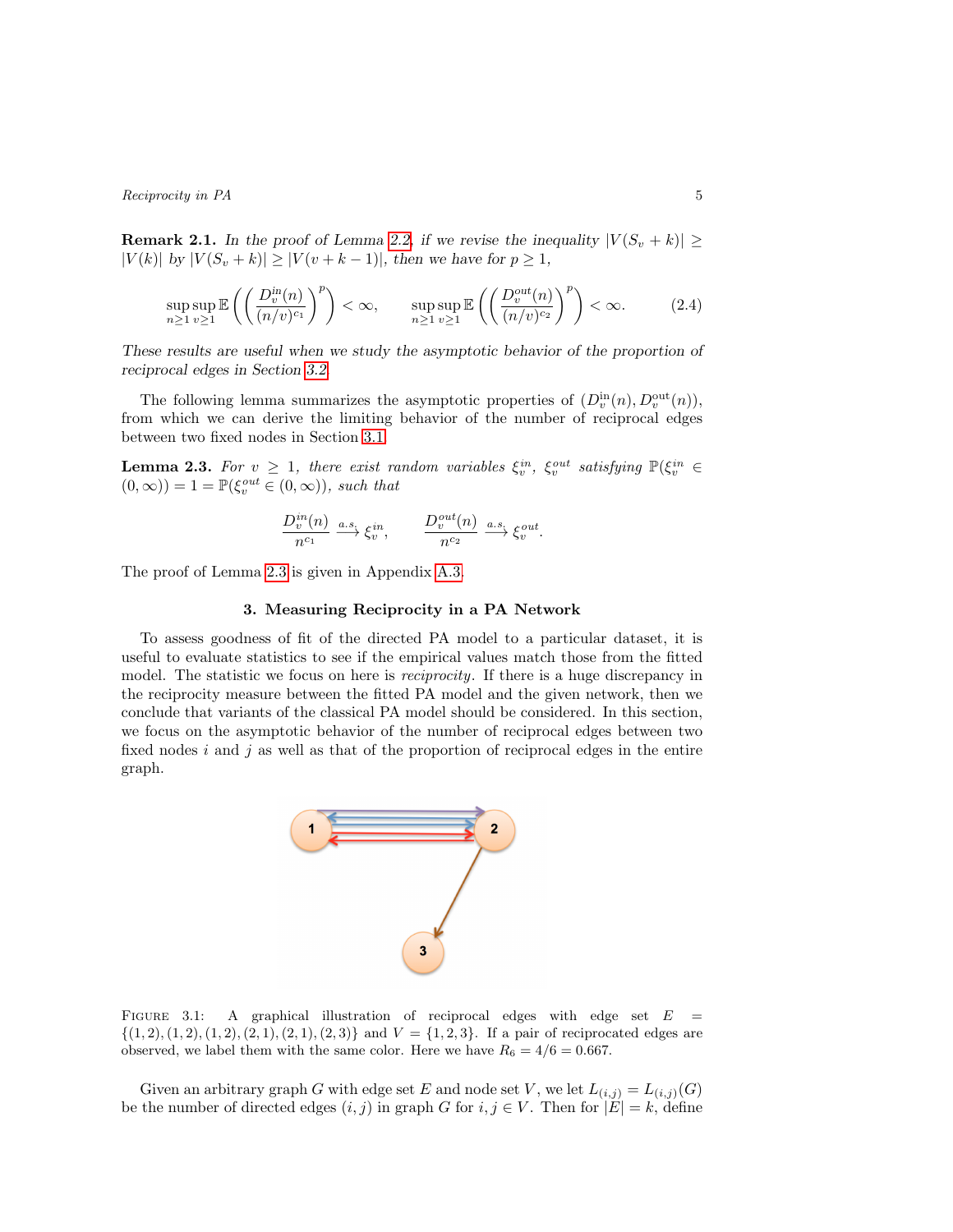the *reciprocity coefficient*,  $R_k$ , as:

$$
R_k = \frac{2}{|E|} \sum_{i,j \in V} \min \left\{ L_{(i,j)}, L_{(j,i)} \right\} = \frac{2}{k} \sum_{i,j \in V} \min \left\{ L_{(i,j)}, L_{(j,i)} \right\}.
$$

Note that a node pair can be counted more than once. For example, consider the graph given in Figure [3.1,](#page-4-2) where there are  $|E| = 6$  edges and node set  $V = \{1, 2, 3\}$ . We distinguish multiple edges between two nodes by different colors, and if a pair of reciprocated edges are observed, we label the pair with the same color. The graph in Figure [3.1](#page-4-2) contains a pair of blue edges and a pair of red edges, thus giving  $R_6 =$  $4/6 = 0.667$ . In R, we can easily compute the reciprocity coefficient by applying the dyad\_census() function in the igraph package to the graph object, and its mut value outputs the total number of unordered node pairs  $\{i, j\}$  with reciprocal connections  $(i, j)$  and  $(j, i)$ , allowing multiplicity.

Suppose we have a graph  $G(n) = (V(n), E(n))$  constructed following the PA rule with parameters  $(\alpha, \beta, \gamma, \delta_{\text{in}}, \delta_{\text{out}})$  as outlined in Section [1.1.](#page-1-0) For two nodes  $i, j \in V(n)$ , write  $L_{(i,j)}(n) = L_{(i,j)}(G(n))$ . Note that under the PA setup, where  $|E(n)| = n + 1$ , we denote the reciprocity coefficient for the PA network  $G(n)$  as

<span id="page-5-1"></span>
$$
R_n^{\text{pa}} = \frac{2}{n+1} \sum_{i,j \in V(n): i < j} \min \left\{ L_{(i,j)}(n), L_{(j,i)}(n) \right\}. \tag{3.1}
$$

The definition in [\(3.1\)](#page-5-1) excludes self-loops from reciprocal edges. In Sections [3.1](#page-5-0) and [3.2,](#page-11-0) we study the asymptotic behavior of  $L_{(i,j)}(n)$  for fixed i, j, and  $R_n^{\text{pa}}$  in a PA network  $G(n)$ , respectively.

### <span id="page-5-0"></span>3.1. Reciprocal Edges between Two Fixed Nodes.

In a directed PA network, the total number of reciprocal edges between two fixed nodes,  $i, j$ , is equal to

$$
L_{i \leftrightarrow j}(n) := 2 \min \{ L_{(i,j)}(n), L_{(j,i)}(n) \}.
$$

In this section, we will first study the limiting behavior of the number of edges between two fixed nodes i, j,  $L_{(i,j)}(n)$ , when n is large. The asymptotics of  $L_{i \leftrightarrow j}(n)$  then follow from a continuous mapping argument. With asymptotic results of  $L_{(i,j)}(n)$  available, we also give the behavior of the first time when a reciprocal pair is formed between i and  $j$ .

3.1.1. Convergence of  $L_{(i,j)}(n)$ . Main asymptotic results are given in Theorem [3.1,](#page-7-0) and we start by presenting a lemma on  $A_{ij}(n)$ , which is useful for the proof of Theorem [3.1.](#page-7-0)

<span id="page-5-4"></span>**Lemma 3.1.** Recall the definition of  $A_{ij}(n)$  in [\(1.1\)](#page-2-0). For fixed  $1 \leq i < j$ ,

<span id="page-5-2"></span>
$$
\frac{A_{ij}(n)}{n^{c_1+c_2-2}} \longrightarrow \frac{1}{(1+\delta_{in}(1-\beta))(1+\delta_{out}(1-\beta))} \xi_j^{in} \xi_i^{out}, \qquad a.s. \text{ and in } L_1. \tag{3.2}
$$

This further gives:

1. When  $c_1 + c_2 > 1$ , there exist constants  $C_{ij} > 0$  such that

<span id="page-5-3"></span>
$$
\frac{c_1 + c_2 - 1}{n^{c_1 + c_2 - 1}} \sum_{k = S_j}^{S_j + n} A_{ij}(k) \longrightarrow C_{ij} \xi_j^{in} \xi_i^{out}, \qquad a.s. \text{ and in } L_1. \tag{3.3}
$$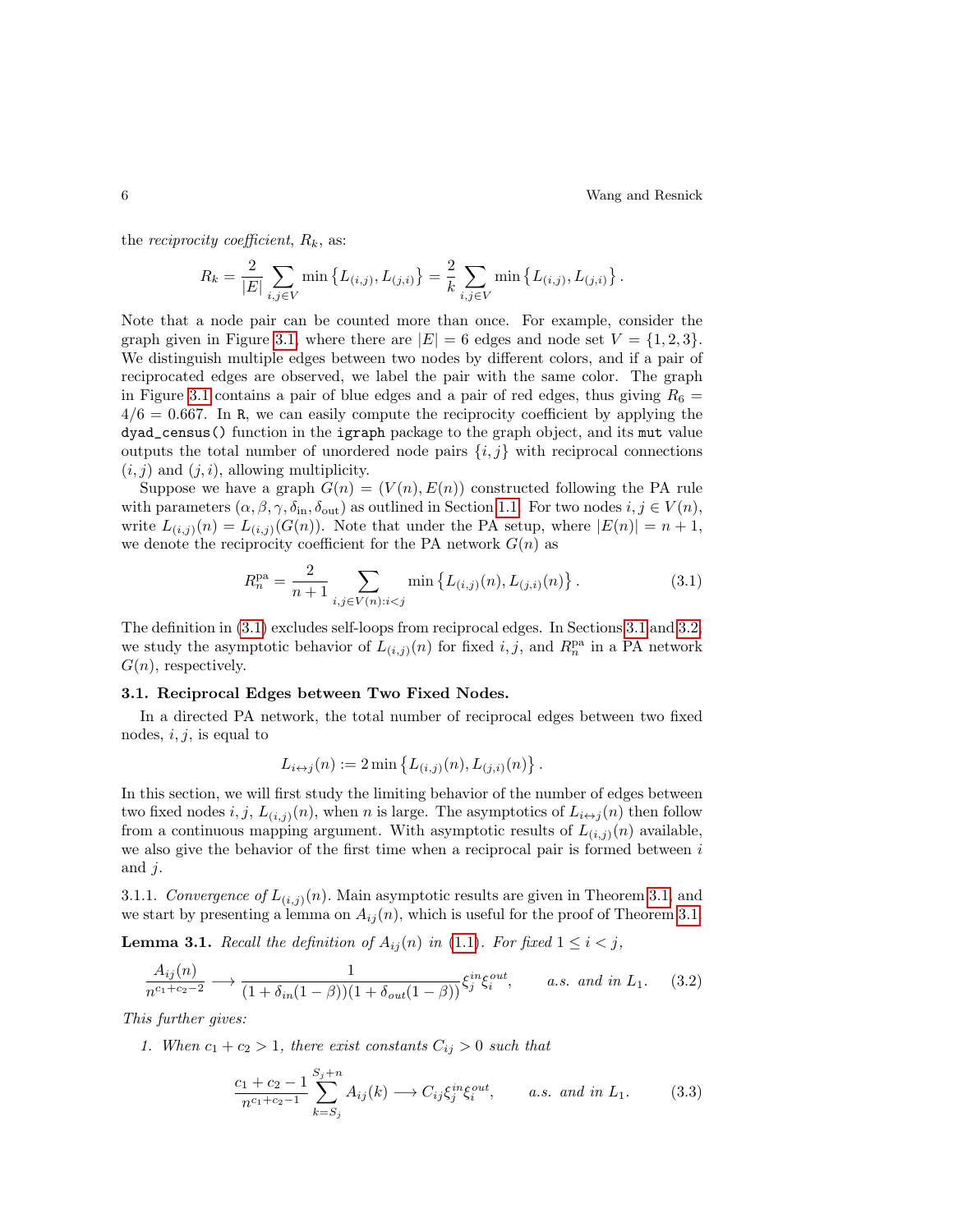2. When  $c_1 + c_2 = 1$ , there exist constants  $C'_{ij} > 0$  such that

<span id="page-6-2"></span>
$$
\frac{1}{\log n} \sum_{k=S_j}^{S_j+n} A_{ij}(k) \longrightarrow C'_{ij} \xi_j^{in} \xi_i^{out}, \qquad a.s. \text{ and in } L_1.
$$
 (3.4)

3. When  $c_1 + c_2 < 1$ , there exist constants  $C''_{ij} > 0$  such that

<span id="page-6-1"></span>
$$
\frac{1}{n^{c_1+c_2-1}}\sum_{k=n}^{\infty}A_{ij}(k)\longrightarrow C''_{ij}\xi_j^{in}\xi_i^{out}, \qquad a.s. \text{ and in } L_1,\tag{3.5}
$$

which further implies  $\sum_{k\geq 1} \mathbb{E}(A_{ij}(k)) < \infty$ , and  $\sum_{k\geq 1} A_{ij}(k) < \infty$  a.s..

In addition, we have similar convergence results for  $A_{ji}(n)$  by replacing  $A_{ij}(n)$ ,  $\xi_j^{in}$ , and  $\xi_i^{out}$ , with  $A_{ji}(n)$ ,  $\xi_i^{in}$ , and  $\xi_j^{out}$ , respectively.

Proof. By Lemma [2.3,](#page-4-1) we have

$$
\frac{A_{ij}(n)}{n^{c_1+c_2-2}} = \frac{(D_i^{\text{out}}(n) + \delta_{\text{out}})(D_j^{\text{in}}(n) + \delta_{\text{in}})}{n^{c_1+c_2}} \frac{n^2}{(n+1+\delta_{\text{in}}|V(n)|)(n+1+\delta_{\text{out}}|V(n)|)}
$$
  

$$
\xrightarrow{\text{a.s.}} \frac{1}{(1+\delta_{\text{in}}(1-\beta))(1+\delta_{\text{out}}(1-\beta))} \xi_j^{\text{in}} \xi_i^{\text{out}}.
$$

Note that once we show

<span id="page-6-0"></span>
$$
\sup_{n\geq 1} \mathbb{E}\left[\left(\frac{A_{ij}(n)}{n^{c_1+c_2-2}}\right)^2\right] < \infty,\tag{3.6}
$$

then by [\[5,](#page-23-11) Theorem 4.6.2],  $\{A_{ij}(n)/n^{c_1+c_2-2} : n \geq 1\}$  is uniformly integrable, which gives the  $L_1$ -convergence in  $(3.2)$ .

To prove [\(3.6\)](#page-6-0), we now use the Cauchy-Schwartz inequality to obtain

$$
\mathbb{E}\left[\left(\frac{A_{ij}(n)}{n^{c_1+c_2-2}}\right)^2\right] \leq \mathbb{E}\left[\frac{(D_i^{\text{out}}(n) + \delta_{\text{out}})^2(D_j^{\text{in}}(n) + \delta_{\text{in}})^2}{n^{2(c_1+c_2)}}\right]
$$
  

$$
\leq \frac{1}{n^{2(c_1+c_2)}} \left(\mathbb{E}\left[(D_i^{\text{out}}(n) + \delta_{\text{out}})^4\right]\mathbb{E}\left[(D_i^{\text{in}}(n) + \delta_{\text{in}})^4\right]\right)^{1/2}.
$$

Then by Lemma [2.2,](#page-3-2) we have

$$
\sup_{n\geq 1} \mathbb{E}\left[\left(\frac{A_{ij}(n)}{n^{c_1+c_2-2}}\right)^2\right]
$$
  

$$
\leq \sup_{n\geq 1} \frac{\sqrt{\mathbb{E}\left[(D_i^{\text{out}}(n) + \delta_{\text{out}})^4\right]}}{n^{2c_2}} \times \sup_{n\geq 1} \frac{\sqrt{\mathbb{E}\left[(D_j^{\text{in}}(n) + \delta_{\text{in}})^4\right]}}{n^{2c_1}} < \infty.
$$

With  $(3.2)$  established, results in  $(3.3)$ – $(3.5)$  follow directly from the Karamata's theorem (cf. [\[13,](#page-23-12) Theorem 2.1]). The results for  $A_{ji}(n)$  follow from a similar reasoning.  $\Box$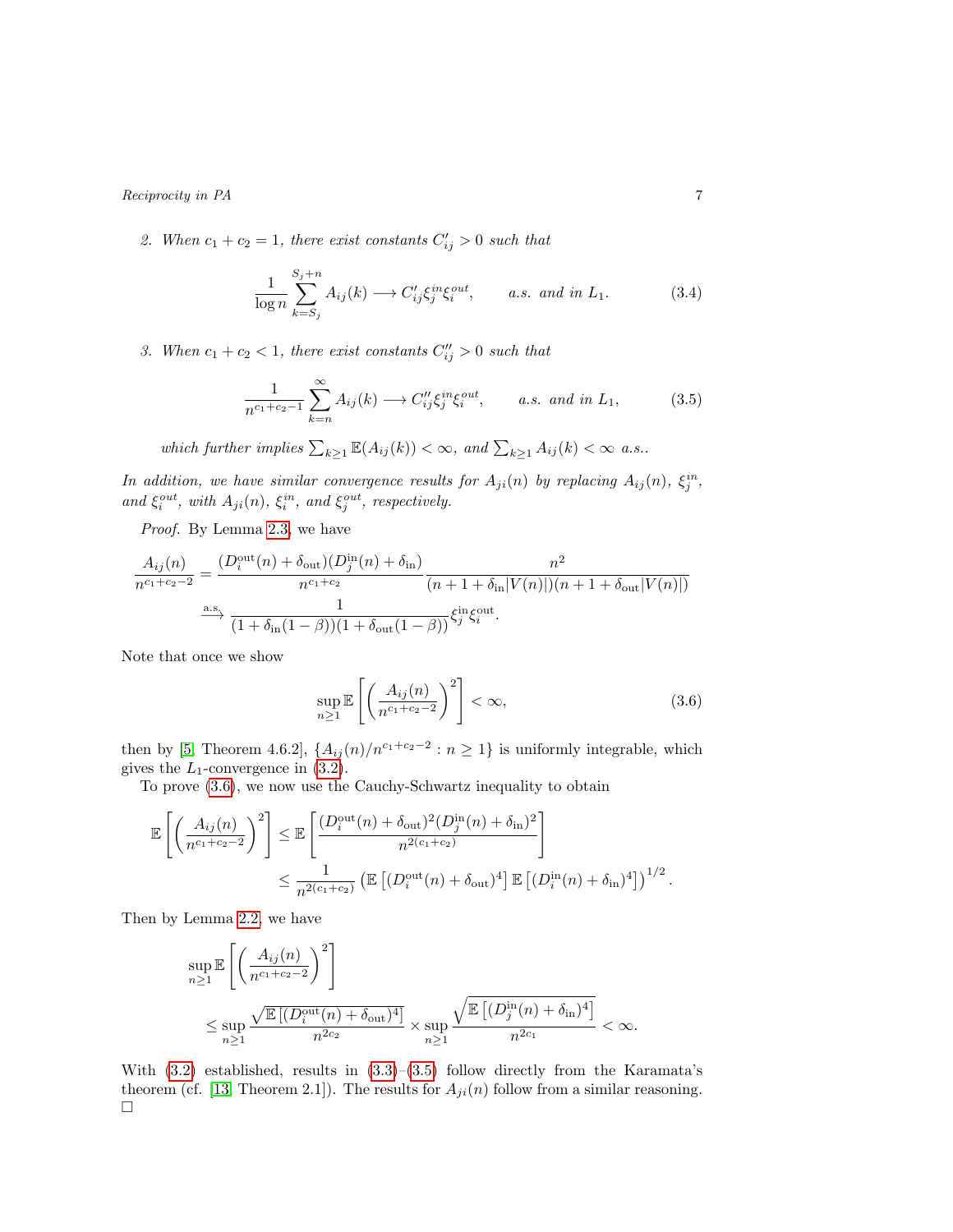We now give the asymptotic behavior of  $L_{(i,j)}(n)$  in a directed PA model.

<span id="page-7-0"></span>**Theorem 3.1.** Consider two fixed nodes  $1 \leq i < j$ : (i) If  $c_1 + c_2 > 1$ , then there exists some random variable  $\xi_{ij}$  satisfying  $\mathbb{P}(\xi_{ij} = 0) = 0$ , such that as  $n \to \infty$ ,

$$
\frac{L_{(i,j)}(n)}{n^{c_1+c_2-1}} \xrightarrow{a.s.} \xi_{ij}.
$$
\n(3.7)

So for large n, the number of  $(i, j)$  edges is of order  $n^{c_1+c_2-1}$ . (ii) If  $c_1+c_2=1$ , then there exists some random variable  $\zeta_{ij}$ , satisfying  $\mathbb{P}(\zeta_{ij}=0)=0$ , such that

$$
\frac{L_{(i,j)}(n)}{\log n} \xrightarrow{a.s.} \zeta_{ij}.
$$
\n(3.8)

So for large n, the number of  $(i, j)$  edges is of order  $\log n$ . (iii) If  $c_1 + c_2 < 1$ , then for any  $i < j$ , there is a last time for an  $(i, j)$  edge to form. Further, as  $n \to \infty$ ,

$$
L_{(i,j)}(n) \uparrow L_{(i,j)}(\infty) < \infty, \qquad a.s., \tag{3.9}
$$

and  $L_{(i,j)}(n) - L_{(i,j)}(\infty) = 0$  a.s. for n large.

In addition, we have similar convergence results for  $L_{(j,i)}(n)$  by replacing  $L_{(i,j)}(n)$ ,  $L_{(i,j)}(\infty)$ ,  $\xi_{ij}$ , and  $\zeta_{ij}$  with  $L_{(j,i)}(n)$ ,  $L_{(j,i)}(\infty)$ ,  $\xi_{ji}$ , and  $\zeta_{ji}$ , respectively.

Proof. Set

$$
\Delta_k(i,j) = \mathbf{1}_{\{E(k) = E(k-1) \cup \{(i,j)\}}.
$$

i.e.  $\Delta_k(i,j) = 1$  if a directed edge  $(i, j)$  is created from  $G(k-1)$  to  $G(k)$ . For  $1 \leq i < j$ , notice that  $\sigma$ 

$$
L_{(i,j)}(S_j + n) = \sum_{k=1}^{S_j + n} \Delta_k(i,j) = \sum_{k=0}^{n} \Delta_{S_j + k}(i,j).
$$
 (3.10)

For  $n \geq 0$ ,

$$
\mathbb{E}^{\mathcal{F}_{S_j+n}}\left(\Delta_{S_j+n+1}(i,j)\right) = \beta A_{ji}(S_j+n),\tag{3.11}
$$

and

$$
\mathbb{E}^{\mathcal{F}_{S_j-1}}\left(\Delta_{S_j}(i,j)\right) = \gamma \frac{D_i^{\text{out}}(S_j-1) + \delta_{\text{out}}}{S_j + \delta_{\text{out}}(j-1)}.\tag{3.12}
$$

When  $c_1 + c_2 \ge 1$ , [\(3.3\)](#page-5-3) and [\(3.4\)](#page-6-2) suggest that  $\sum_{k=0}^{\infty} A_{ji}(S_j + k) = \infty$  a.s.. Then we apply [\[5,](#page-23-11) Theorem 4.5.5] to get:

<span id="page-7-1"></span>
$$
\frac{L_{(i,j)}(S_j + n)}{\gamma \frac{D_i^{\text{out}}(S_j - 1) + \delta_{\text{out}}}{S_j + \delta_{\text{out}}(j - 1)} + \sum_{k=0}^{n-1} \beta A_{ji}(S_j + k)} \xrightarrow{\text{a.s.}} 1.
$$
\n(3.13)

Also, by a similar argument as in [\(3.3\)](#page-5-3), we have that when  $c_1 + c_2 > 1$ , there exists some constant  $\tilde{C}_{ij} > 0$  such that

<span id="page-7-2"></span>
$$
\frac{1}{n^{c_1+c_2-1}}\sum_{k=0}^{n-1}\beta A_{ji}(S_j+k)\stackrel{\text{a.s.}}{\longrightarrow}\beta\widetilde{C}_{ij}\xi_i^{\text{out}}\xi_j^{\text{in}}.
$$
 (3.14)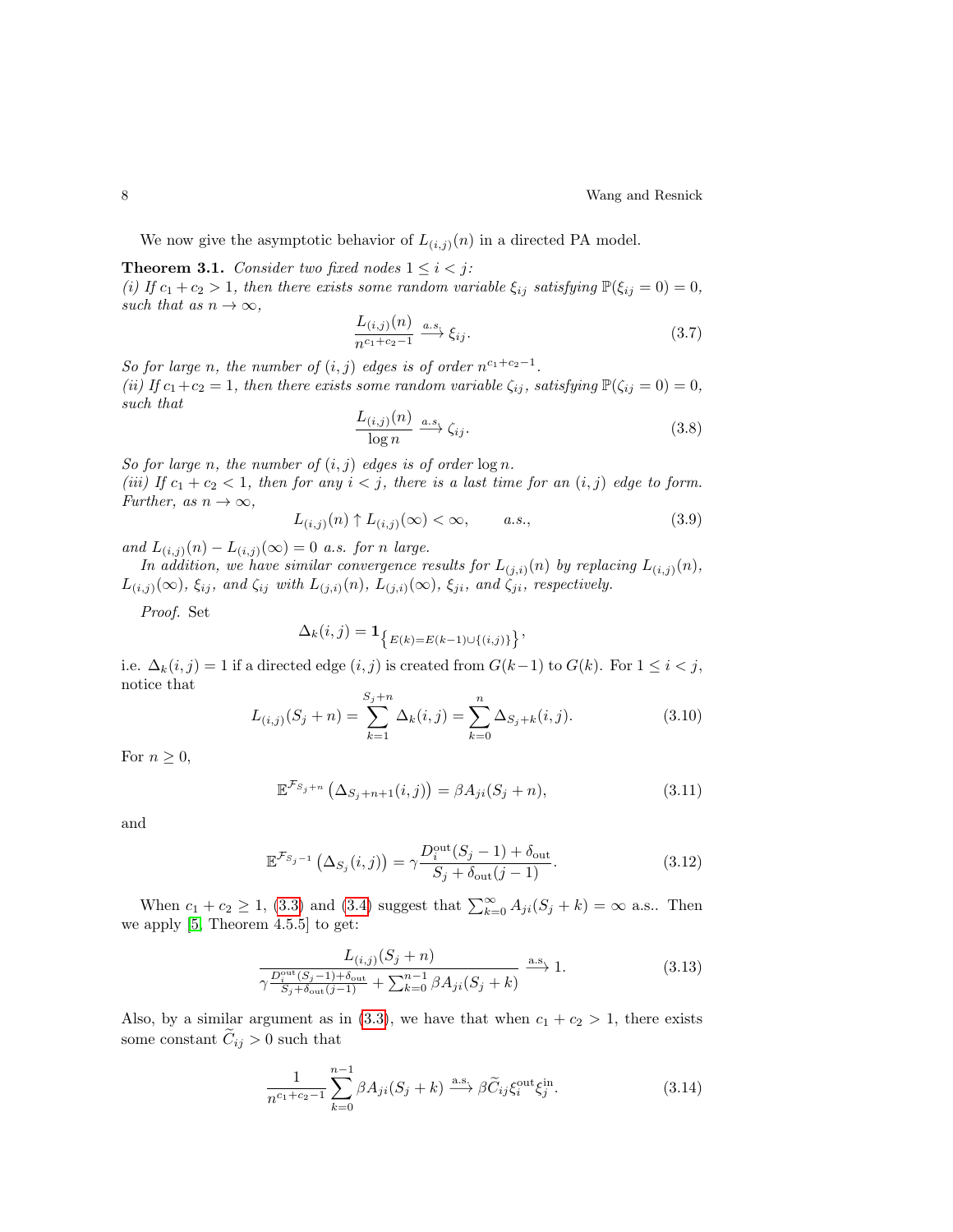Then combining [\(3.13\)](#page-7-1) with [\(3.14\)](#page-7-2) gives

<span id="page-8-0"></span>
$$
\frac{L_{(i,j)}(S_j + n)}{n^{c_1 + c_2 - 1}} \xrightarrow{\text{a.s.}} \beta \widetilde{C}_j \xi_i^{\text{out}} \xi_j^{\text{in}}.
$$
\n(3.15)

An analogous reasoning is also applicable to the  $c_1 + c_2 = 1$  case, where the scaling function  $n^{c_1+c_2-1}$  is replaced with  $\log n$ , according to [\(3.4\)](#page-6-2).

Next, consider the case  $c_1 + c_2 < 1$ . By the corollary in [\[11,](#page-23-13) Chapter IV.6, p. 151], we have a.s.

$$
\left\{\sum_{k\geq S_j}\Delta_{k+1}(i,j)<\infty\right\}=\left\{\sum_{k\geq S_j}\mathbb{E}^{\mathcal{F}_k}(\Delta_{k+1}(i,j))<\infty\right\}
$$
\n
$$
=\left\{\sum_{k\geq S_j}\beta A_{ji}(k)<\infty\right\}.
$$

Using a similar argument as in Lemma [3.1\(](#page-5-4)3), we have  $\sum_{k\geq S_j} A_{ji}(k) < \infty$  a.s., thus giving

$$
\sum_{k\geq S_j} \Delta_{k+1}(i,j) < \infty \qquad \text{a.s..}
$$

Hence, with probability 1, there is a finite number of  $(i, j)$  edges can be formed, and there exists a last time for an  $(i, j)$  edge to form.

 $\hfill \square$ 

Note that by the definition of  $L_{i \leftrightarrow j}(n)$ , applying the continuous mapping theorem gives the asymptotic results of  $L_{i \leftrightarrow j}(n)$ , which also depends on the value of  $c_1 + c_2$ :

(1) If  $c_1+c_2>1$ , then there exists some random variable  $\overline{\xi}_{ij}$  satisfying  $\mathbb{P}(\overline{\xi}_{ij}=0)=0$ , such that as  $n \to \infty$ ,

$$
\frac{L_{i \leftrightarrow j}(n)}{n^{c_1+c_2-1}} \xrightarrow{\text{a.s.}} \overline{\xi}_{ij}.
$$

So for large  $n$ , the number of reciprocated edges between  $i$  and  $j$  is of order  $n^{c_1+c_2-1}$ .

(2) If  $c_1 + c_2 = 1$ , then there exists some random variable  $\overline{\zeta}_{ij}$ , satisfying  $\mathbb{P}(\overline{\zeta}_{ij} = 0) =$ 0, such that

$$
\frac{L_{i \leftrightarrow j}(n)}{\log n} \xrightarrow{\text{a.s.}} \overline{\zeta}_{ij}.
$$

So for large n, the number of reciprocated edges between i and j is of order  $\log n$ .

(3) If  $c_1 + c_2 < 1$ , then almost surely

$$
L_{i \leftrightarrow j}(n) \uparrow L_{i \leftrightarrow j}(\infty) < \infty.
$$

Now consider a special case with  $\gamma = 0$  and  $\delta_{\rm in} = \delta_{\rm out} = \delta > 0$ , then

$$
c_1 + c_2 < 1 \qquad \Leftrightarrow \qquad \alpha > \frac{1}{1 + \delta}.
$$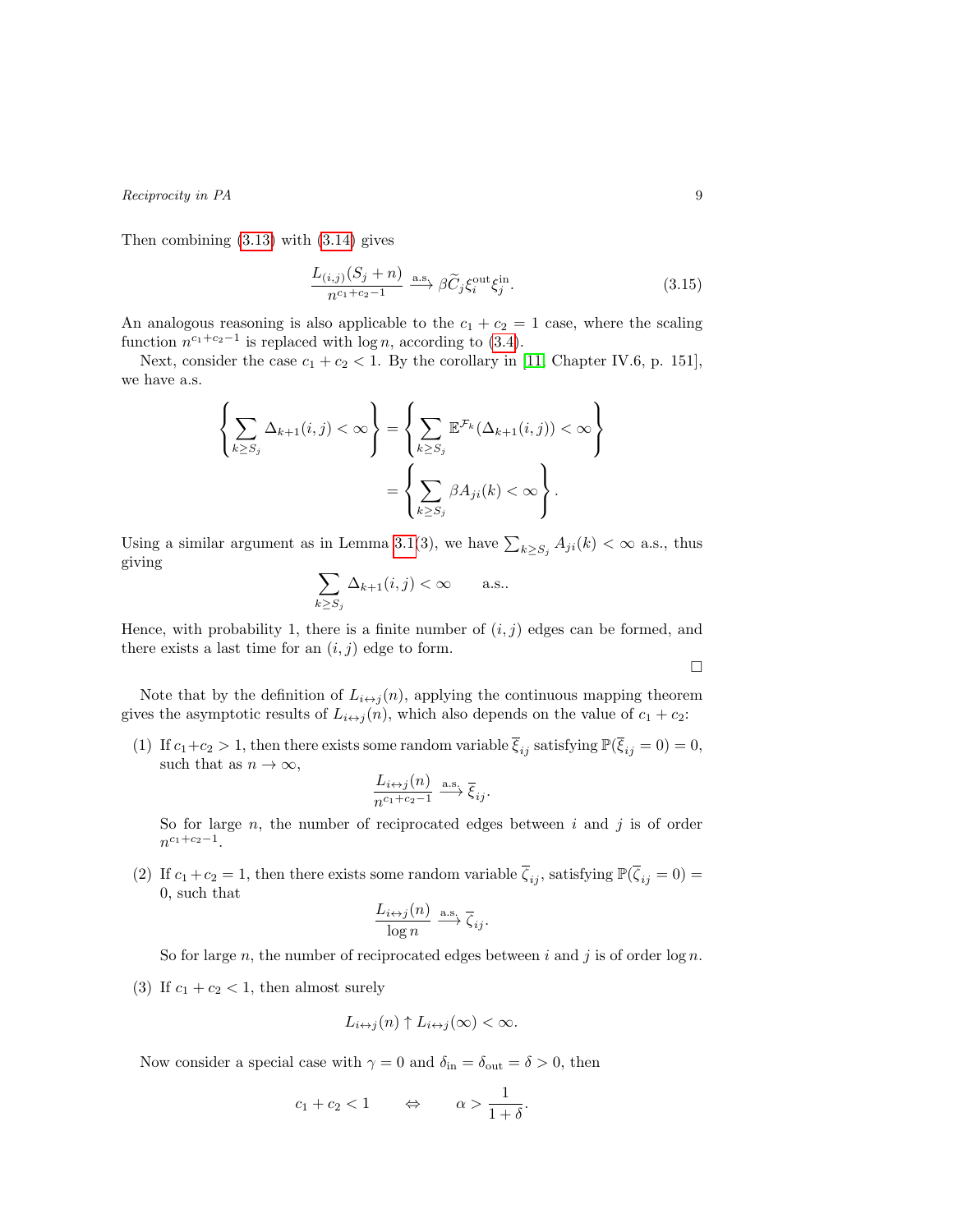From Theorem [3.1,](#page-7-0) we see that when the probability of generating a new node in a PA network at each step is too high, the node set grows strongly and it is difficult to form reciprocal edges. Then the number of reciprocal edges between two nodes is finite a.s.. If  $\beta = 0$ , then for  $\delta_{\rm in}$ ,  $\delta_{\rm out} > 0$ , we always have  $c_1 + c_2 < 1$ , indicating that the number of edges between two fixed nodes is finite a.s. when no edge is added between two existing nodes.

3.1.2. The first time when a reciprocal pair forms. Based on Theorem [3.1,](#page-7-0) we present some immediate results with regard to the first time when a reciprocal pair of formed between nodes i and j. The  $c_1 + c_2 \geq 1$  scenario is discussed in Corollary [3.1,](#page-9-0) while the  $c_1 + c_2 < 1$  case is analyzed in Proposition [3.1.](#page-10-0)

<span id="page-9-0"></span>**Corollary 3.1.** Let  $N_0^{i \leftrightarrow j}$  be the first time when a reciprocal pair of edges  $i \leftrightarrow j$  is formed between nodes  $i, j, i.e.$ 

$$
N_0^{i \leftrightarrow j} := \inf \{ n \ge 0 : (i, j) \in E(n), and (j, i) \in E(n) \},
$$
\n(3.16)

with the convention that inf  $\emptyset = \infty$ . Suppose  $1 \leq i < j$  are fixed, and  $c_1, c_2$  are as given in [\(2.1\)](#page-3-1), then  $N_0^{i \leftrightarrow j} < \infty$  a.s. if  $c_1 + c_2 \ge 1$ .

*Proof.* We will show that for  $c_1 + c_2 \geq 1$ ,  $\lim_{n \to \infty} \mathbb{P}(N_0^{i \leftrightarrow j} > S_j + n) = \mathbb{P}(N_0^{i \leftrightarrow j} =$  $\infty$ ) = 0. Note that when  $c_1 + c_2 \ge 1$ , [\(3.15\)](#page-8-0) indicates that  $L_{(i,j)}(S_j + n) \stackrel{\text{a.s.}}{\longrightarrow} \infty$ , and similarly,  $L_{(j,i)}(S_j + n) \stackrel{\text{a.s.}}{\longrightarrow} \infty$ . Therefore,

$$
\mathbb{P}(N_0^{i \leftrightarrow j} > S_j + n) \le \mathbb{P}((i, j) \notin E(S_j + n)) + \mathbb{P}((j, i) \notin E(S_j + n))
$$
  
=  $\mathbb{P}(L_{(i,j)}(S_j + n) = 0) + \mathbb{P}(L_{(j,i)}(S_j + n) = 0) \to 0,$ 

as  $n \to \infty$ .

When  $c_1 + c_2 < 1$ , if we have  $\mathbb{E}(L_{(i,j)}(\infty)) < 1$ , then

$$
\mathbb{P}(L_{(i,j)}(\infty) < 1) > 0,
$$

which implies  $\mathbb{P}(L_{(i,j)}(\infty) = 0) > 0$ , and  $\mathbb{P}(N_0^{i \leftrightarrow j} = \infty) > 0$ . Note that

$$
\mathbb{E}(L_{(i,j)}(\infty)) = \gamma \mathbb{E}\left(\frac{D_i^{\text{out}}(S_j - 1) + \delta_{\text{out}}}{S_j + \delta_{\text{out}}(j - 1)}\right) + \beta \sum_{k=0}^{\infty} \mathbb{E}\left(A_{ji}(S_j + k)\right),
$$

and by [\(2.4\)](#page-4-3), there exists some constants  $K_1, K_2 > 0$ , such that for  $n \geq i \geq 1$ ,

$$
\mathbb{E}\big((D_i^{\text{in}}(n))^2\big) \le K_1(n/i)^{2c_1}, \qquad \mathbb{E}\big((D_i^{\text{out}}(n))^2\big) \le K_2(n/i)^{2c_2}.
$$

Then applying the Cauchy-Schwartz inequality gives that for  $n \geq j > i \geq 1$ ,

$$
\mathbb{E}(A_{ji}(n)) \leq \left[ \mathbb{E}\left( \left( \frac{D_i^{\text{in}}(n) + \delta_{\text{in}}}{n + 1 + \delta_{\text{in}}|V(n)|} \right)^2 \right) \right]^{1/2} \left[ \mathbb{E}\left( \left( \frac{D_j^{\text{out}}(n) + \delta_{\text{out}}}{n + 1 + \delta_{\text{out}}|V(n)|} \right)^2 \right) \right]^{1/2} \n\leq \frac{1}{n^2} \left[ \mathbb{E}\left( (D_i^{\text{in}}(n) + \delta_{\text{in}})^2 \right) \mathbb{E}\left( (D_j^{\text{out}}(n) + \delta_{\text{out}})^2 \right) \right]^{1/2}
$$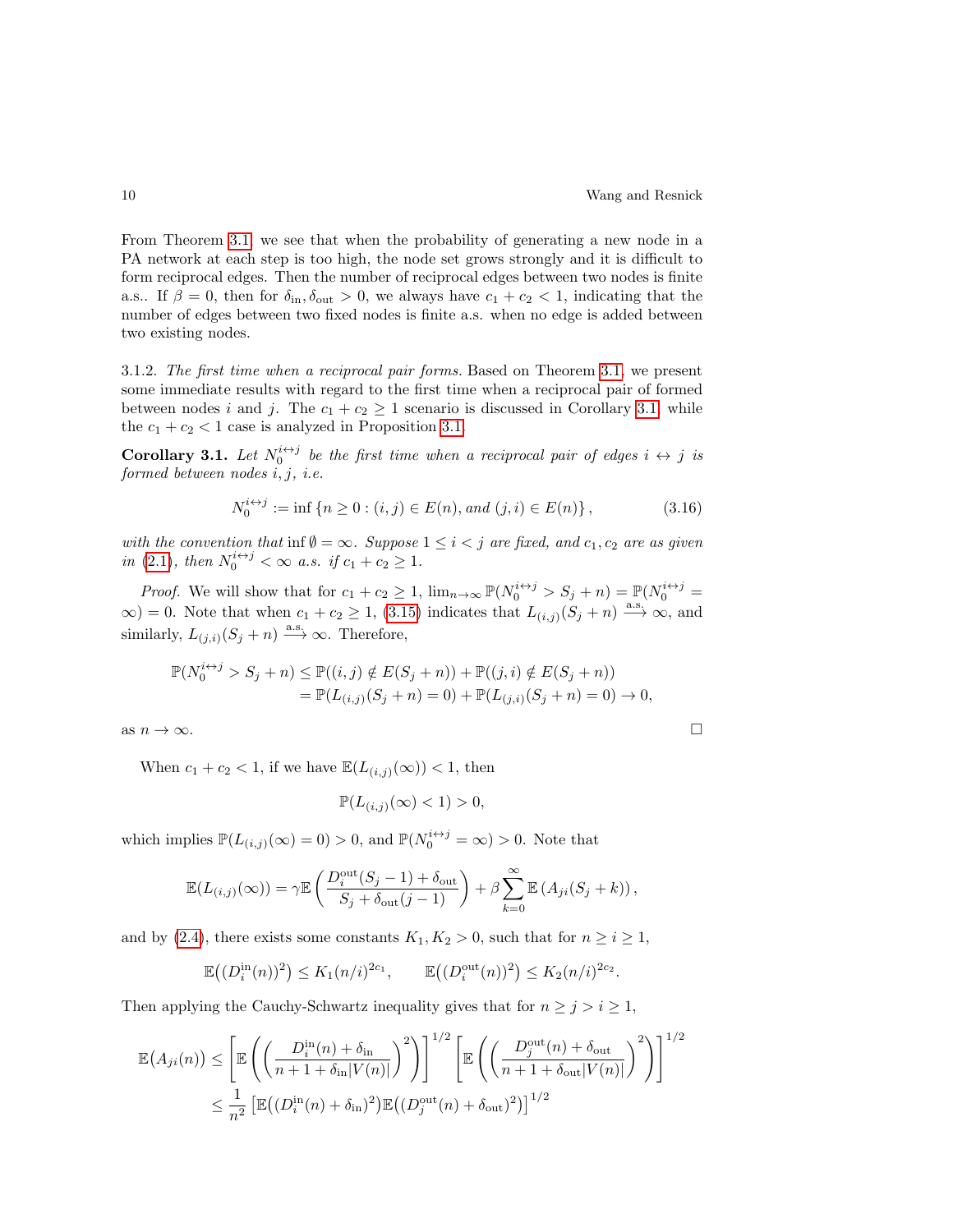$$
\leq (K_1K_2)^{1/2} \frac{n^{c_1+c_2-2}}{i^{c_1}j^{c_2}} =: K' \frac{n^{c_1+c_2-2}}{i^{c_1}j^{c_2}}.
$$

Therefore, we have

$$
\sum_{k=0}^{\infty} \mathbb{E} \left( A_{ji}(S_j + k) \right) \le K' \sum_{k=j}^{\infty} \frac{k^{c_1 + c_2 - 2}}{i^{c_1} j^{c_2}} \le \frac{K'}{1 - c_1 - c_2} i^{-c_1} j^{c_1 - 1},
$$

which gives

<span id="page-10-1"></span>
$$
\mathbb{E}(L_{(i,j)}(\infty)) \le \gamma + \frac{\beta K'}{1 - c_1 - c_2} i^{-c_1} j^{c_1 - 1}.
$$
\n(3.17)

Since  $c_1 - 1 < 0$ , then for j sufficiently large, we have  $\mathbb{E}(L_{(i,j)}(\infty)) < 1$ , thus giving  $\mathbb{P}(N_0^{i\leftrightarrow j} = \infty) > 0$ . In other words, when  $c_1 + c_2 < 1$ , it is possible to have zero pair of reciprocal edges between two fixed nodes  $i, j$ , if j is created at a late stage of network evolution.

Equation [\(3.17\)](#page-10-1) also suggests that for arbitrarily chosen  $i, j$ ,  $\mathbb{E}(L_{(i,j)}(\infty)) < 1$  if  $\beta$ is small enough. Hence, if few edges are created between existing nodes, it is possible for two fixed nodes to never form a reciprocal pair of edges. In particular, when  $\beta = 0$ , there is no reciprocal pair of edges, i.e.  $\mathbb{P}(N_0^{i \leftrightarrow j} = \infty) = 1$ , for all fixed *i*, *j*.

In the following proposition, we give the asymptotic behavior of  $\sup_{j\geq n\epsilon} \mathbb{P}(N_0^{i\leftrightarrow j} \leq$ *n*) in the  $c_1 + c_2 < 1$  case.

**Proposition 3.1.** If  $c_1 + c_2 < 1$ , then for  $i \geq 1$ ,  $\epsilon > 0$ ,  $\sup_{j \geq n\epsilon} \mathbb{P}(N_0^{i \leftrightarrow j} \leq n) \to 0$ , as  $n \to \infty$ .

*Proof.* Applying the union bound to  $\mathbb{P}(N_0^{i \leftrightarrow j} \leq S_j + n)$  gives:

<span id="page-10-0"></span>
$$
\mathbb{P}(N_0^{i \leftrightarrow j} \leq S_j + n) \leq \sum_{k=1}^n \mathbb{P}\big(E(S_j + k) = E(S_j + k - 1) \cup \{(i, j)\}\big) \n+ \sum_{k=1}^n \mathbb{P}\big(E(S_j + k) = E(S_j + k - 1) \cup \{(j, i)\}\big) \n= \mathbb{E}\left(\sum_{k=0}^{n-1} \beta A_{ji}(S_j + k)\right) + \mathbb{E}\left(\sum_{k=0}^{n-1} \beta A_{ij}(S_j + k)\right) \n\leq \mathbb{E}\left(\sum_{k=j}^{\infty} \beta A_{ji}(k)\right) + \mathbb{E}\left(\sum_{k=j}^{\infty} \beta A_{ij}(k)\right).
$$

By [\(3.5\)](#page-6-1), we see that for  $\epsilon > 0$ ,

$$
\sup_{j\geq n\epsilon} \mathbb{E}\left(\sum_{k=j}^{\infty} A_{ji}(k)\right) \to 0, \qquad \sup_{j\geq n\epsilon} \mathbb{E}\left(\sum_{k=j}^{\infty} A_{ij}(k)\right) \to 0,
$$

as  $n \to \infty$ , which gives

$$
\sup_{j\geq n\epsilon} \mathbb{P}(N_0^{i\leftrightarrow j}\leq n) \leq \sup_{j\geq n\epsilon} \mathbb{P}(N_0^{i\leftrightarrow j}\leq S_j+n) \to 0.
$$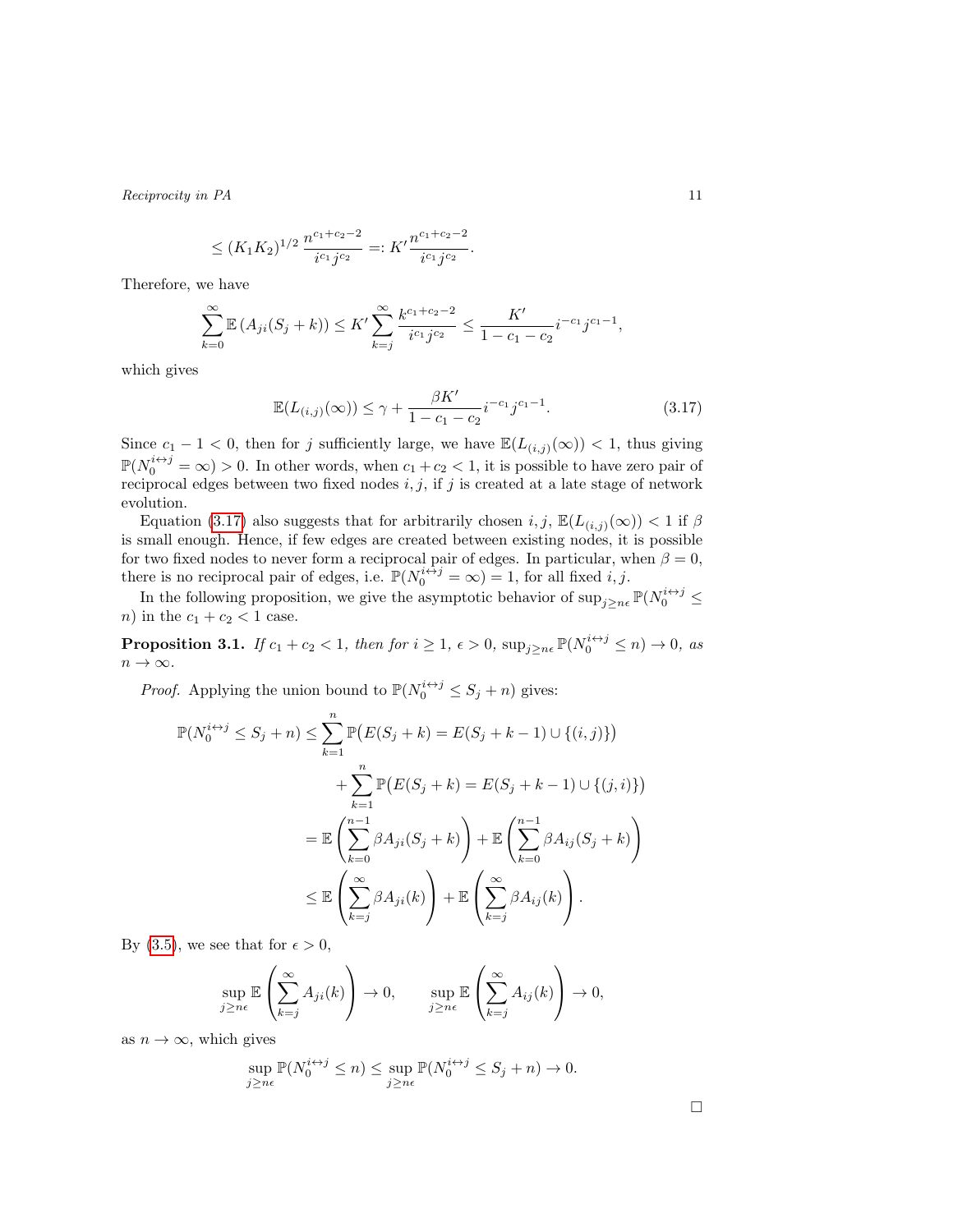### <span id="page-11-0"></span>3.2. Reciprocity in the Entire Graph.

Then we consider the proportion of reciprocal edges in the entire PA network,  $R_n^{\text{pa}}$ , and the next theorem specifies the asymptotic behavior of  $R_n$  for  $0 < c_1 + c_2 < 5/3$ .

**Theorem 3.2.** Suppose  $R_n^{pa}$  is as defined in [\(3.1\)](#page-5-1). Then for  $0 < c_1 + c_2 < 5/3$ , we have

<span id="page-11-1"></span>
$$
R_n^{pa} \xrightarrow{p} 0, \qquad n \to \infty.
$$

Results in Theorem [3.2](#page-11-1) show that for certain combination of model parameters such that  $c_1 + c_2 < 5/3$ , it is likely to have a small reciprocity coefficient,  $R_n^{\text{pa}}$ , provided that the number of edges in the PA network is large. In particular, when  $c_1 + c_2 \leq 1$ , i.e. the second and third cases in Theorem [3.1,](#page-7-0) we have  $R_n^{\text{pa}}$  $\stackrel{p}{\longrightarrow} 0.$ 

*Proof.* Note that it suffices to show  $\mathbb{E}(R_n^{\text{pa}}) \to 0$  for  $0 < c_1 + c_2 < 5/3$ , as  $n \to \infty$ . Recall that

$$
\Delta_k(i,j) = \mathbf{1}_{\{E(k) = E(k-1) \cup \{(i,j)\}}\},\,
$$

then  $\Delta_k(i,j) \mathbf{1}_{\{(j,i)\in E(k-1)\}}$  denotes the event that from  $G(k-1)$  to  $G(k)$ , an edge  $(i, j)$ is created when  $(j, i)$  already exists in  $G(k-1)$ . By the definition of  $R_n^{\text{pa}}$ , we have

$$
R_n^{\text{pa}} \leq \frac{2}{n+1} \sum_{j=1}^n \sum_{i < j} \sum_{k=S_j}^n \Delta_k(i,j) \mathbf{1}_{\{(j,i) \in E(k-1)\}}
$$
  
+ 
$$
\frac{2}{n+1} \sum_{j=1}^n \sum_{i < j} \sum_{k=S_j}^n \Delta_k(i,j) \mathbf{1}_{\{(i,j) \in E(k-1)\}}
$$
  
= 
$$
\frac{2}{n+1} \sum_{j=1}^n \sum_{i < j} \sum_{k=S_j+1}^n \Delta_k(i,j) \mathbf{1}_{\{(j,i) \in E(k-1)\}}
$$
  
+ 
$$
\frac{2}{n+1} \sum_{j=1}^n \sum_{i < j} \sum_{k=S_j+1}^n \Delta_k(i,j) \mathbf{1}_{\{(i,j) \in E(k-1)\}}
$$
  
=: 
$$
Q_1(n) + Q_2(n).
$$

For  $Q_1(n)$ , we have

<span id="page-11-2"></span>
$$
\mathbb{E}(Q_1(n)) = \frac{2}{n+1} \sum_{j=1}^n \sum_{i < j} \mathbb{E}\left(\sum_{k=S_j+1}^n \Delta_k(i,j) \mathbf{1}_{\{(j,i) \in E(k-1)\}}\right)
$$
\n
$$
= \frac{2}{n+1} \sum_{j=1}^n \sum_{i < j} \mathbb{E}\left(\sum_{k=S_j+1}^n \mathbb{E}^{\mathcal{F}_{k-1}}\left(\Delta_k(i,j)\right) \mathbf{1}_{\{(j,i) \in E(k-1)\}}\right)
$$
\n
$$
= \frac{2}{n+1} \sum_{j=1}^n \sum_{i < j} \mathbb{E}\left(\sum_{k=S_j+1}^n \beta A_{ji}(k-1) \mathbf{1}_{\{(j,i) \in E(k-1)\}}\right). \tag{3.18}
$$

Since  $S_j \geq j - 1$  for  $j \geq 2$ , then [\(3.18\)](#page-11-2) implies

<span id="page-11-3"></span>
$$
\mathbb{E}(Q_1(n)) \le \frac{2}{n+1} \sum_{j=2}^n \sum_{i=1}^j \sum_{k=j}^n \mathbb{E}\left(A_{ji}(k-1) \mathbf{1}_{\{(j,i)\in E(k-1), k \ge S_j+1\}}\right). \tag{3.19}
$$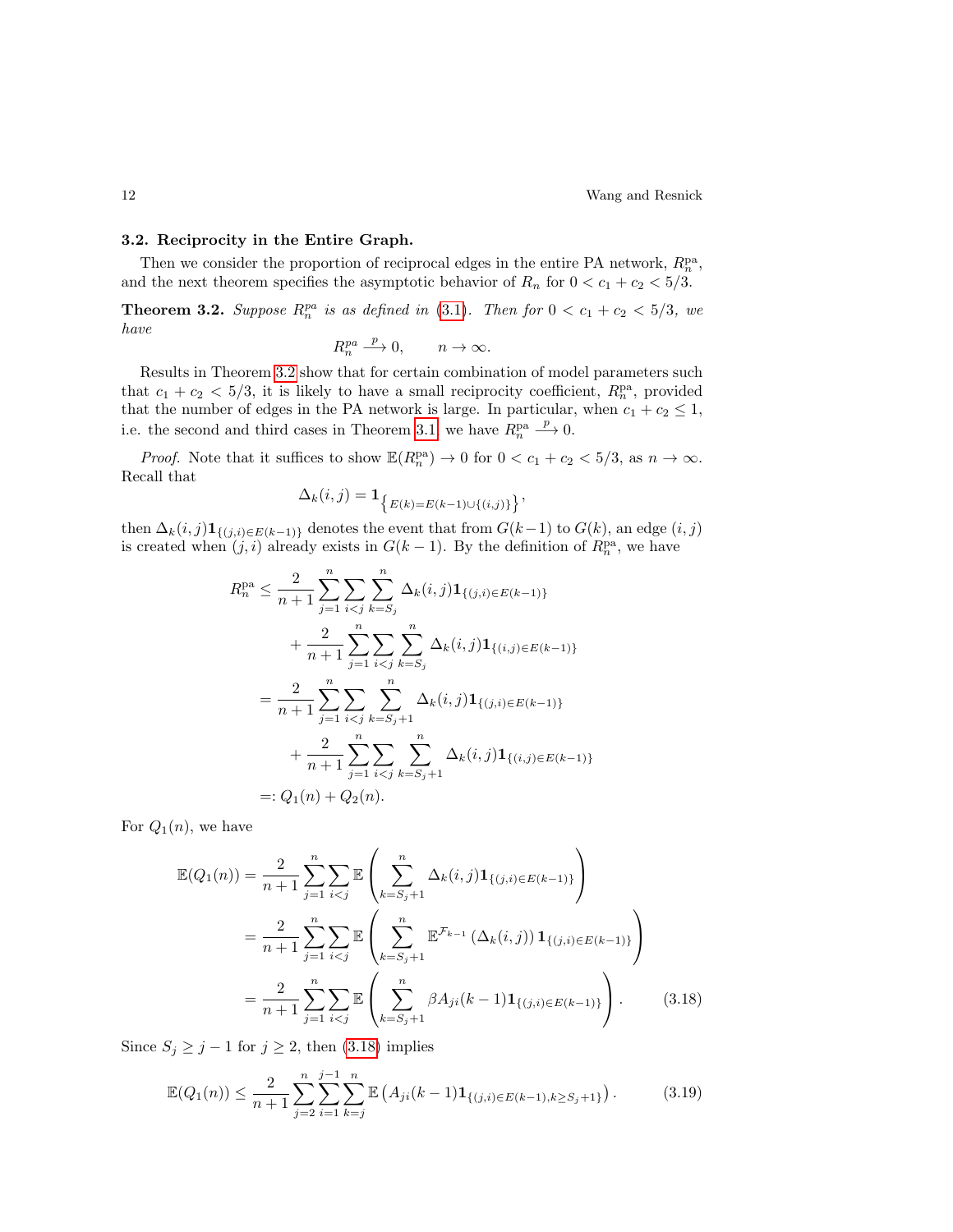By the Cauchy-Schwartz inequality, we have

$$
\mathbb{E}\left(A_{ji}(k-1)\mathbf{1}_{\{(j,i)\in E(k-1),k\geq S_j+1\}}\right)
$$
\n
$$
\leq \left[\mathbb{E}\left(A_{ji}^2(k-1)\right)\right]^{1/2} \left[\mathbb{P}((j,i)\in E(k-1),k\geq S_j+1)\right]^{1/2}
$$
\n
$$
\leq \left[\mathbb{E}\left(A_{ji}^2(k-1)\right)\right]^{1/2} \left[\sum_{l=j}^{k-1} \mathbb{P}\left(E(l)=E(l-1)\cup\{(i,j)\},l\geq S_j+1\right)\right]^{1/2}
$$
\n
$$
\leq \left[\mathbb{E}\left(A_{ji}^2(k-1)\right)\right]^{1/2} \left[\sum_{l=j}^{k-1} \mathbb{E}\left(A_{ij}(l)\right) + \alpha \mathbb{E}\left(\frac{D_i^{in}(S_j-1)+\delta_{in}}{S_j+\delta_{in}(j-1)}\right)\right]^{1/2}.
$$
\n(3.20)

When  $c_1 + c_2 > 1$ , Lemma [2.2](#page-3-2) and [\(2.4\)](#page-4-3) together imply that there exist constants  $M_1, M_2, M_3 > 0$  such that for  $i < j \leq k \leq n$ ,

$$
\mathbb{E}\left(A_{ji}^2(k-1)\right) \le M_1 \frac{k^{2(c_1+c_2-2)}}{i^{2c_2}j^{2c_1}}, \quad \mathbb{E}\left(\frac{D_i^{\text{in}}(S_j-1)+\delta_{\text{in}}}{S_j+\delta_{\text{in}}(j-1)}\right) \le M_3 \frac{j^{c_1-1}}{i^{c_1}},
$$

and that for  $j \leq l \leq k-1$ ,

<span id="page-12-1"></span><span id="page-12-0"></span>
$$
\mathbb{E}\left(A_{ij}(l)\right) \leq M_2 \frac{l^{c_1+c_2-2}}{i^{c_1}j^{c_2}}.
$$

Therefore, when  $c_1 + c_2 > 1$ , we have

$$
\mathbb{E}\left(A_{ji}(k-1)\mathbf{1}_{\{(j,i)\in E(k-1),k\geq S_j+1\}}\right) \n\leq \sqrt{M_1}\frac{k^{c_1+c_2-2}}{i^{c_2}j^{c_1}}\left(\frac{M_2}{c_1+c_2-1}\frac{k^{c_1+c_2-1}}{i^{c_1}j^{c_2}}+\alpha M_3j^{c_1-1}/i^{c_1}\right)^{1/2},
$$

and since  $k^{c_1+c_2-1}/(i^{c_1}j^{c_2}) \geq j^{c_1-1}/i^{c_1}$  for  $k \geq j$ , there exists some constant  $M > 0$ ,

$$
\mathbb{E}\left(A_{ji}(k-1)\mathbf{1}_{\{(j,i)\in E(k-1),k\geq S_j+1\}}\right) \leq M \frac{k^{\frac{3}{2}(c_1+c_2)-\frac{5}{2}}}{i^{c_1/2+c_2}j^{c_1+c_2/2}}.\tag{3.21}
$$

Then [\(3.19\)](#page-11-3) leads to

$$
\mathbb{E}(Q_1(n)) \leq \frac{2M}{n+1} \sum_{j=2}^n \sum_{i=1}^n \sum_{k=j}^n \frac{k^{\frac{3}{2}(c_1+c_2)-\frac{5}{2}}}{i^{c_1/2+c_2}j^{c_1+c_2/2}} \leq \frac{2M}{3/2(c_1+c_2-1)} n^{\frac{3}{2}(c_1+c_2)-\frac{5}{2}} \sum_{j=2}^n \sum_{i=1}^{j-1} i^{-(c_1/2+c_2)} j^{-(c_1+c_2/2)}.
$$

If  $c_1/2 + c_2 > 1$ ,  $c_1 + c_2/2 > 1$ , and  $c_1 + c_2 < 5/3$ , then

$$
\mathbb{E}(Q_1(n)) \le \frac{2M}{3/2(c_1+c_2-1)} n^{\frac{3}{2}(c_1+c_2)-\frac{5}{2}} \sum_{i=1}^{\infty} i^{-(c_1/2+c_2)} \sum_{j=2}^{\infty} j^{-(c_1+c_2/2)} \to 0.
$$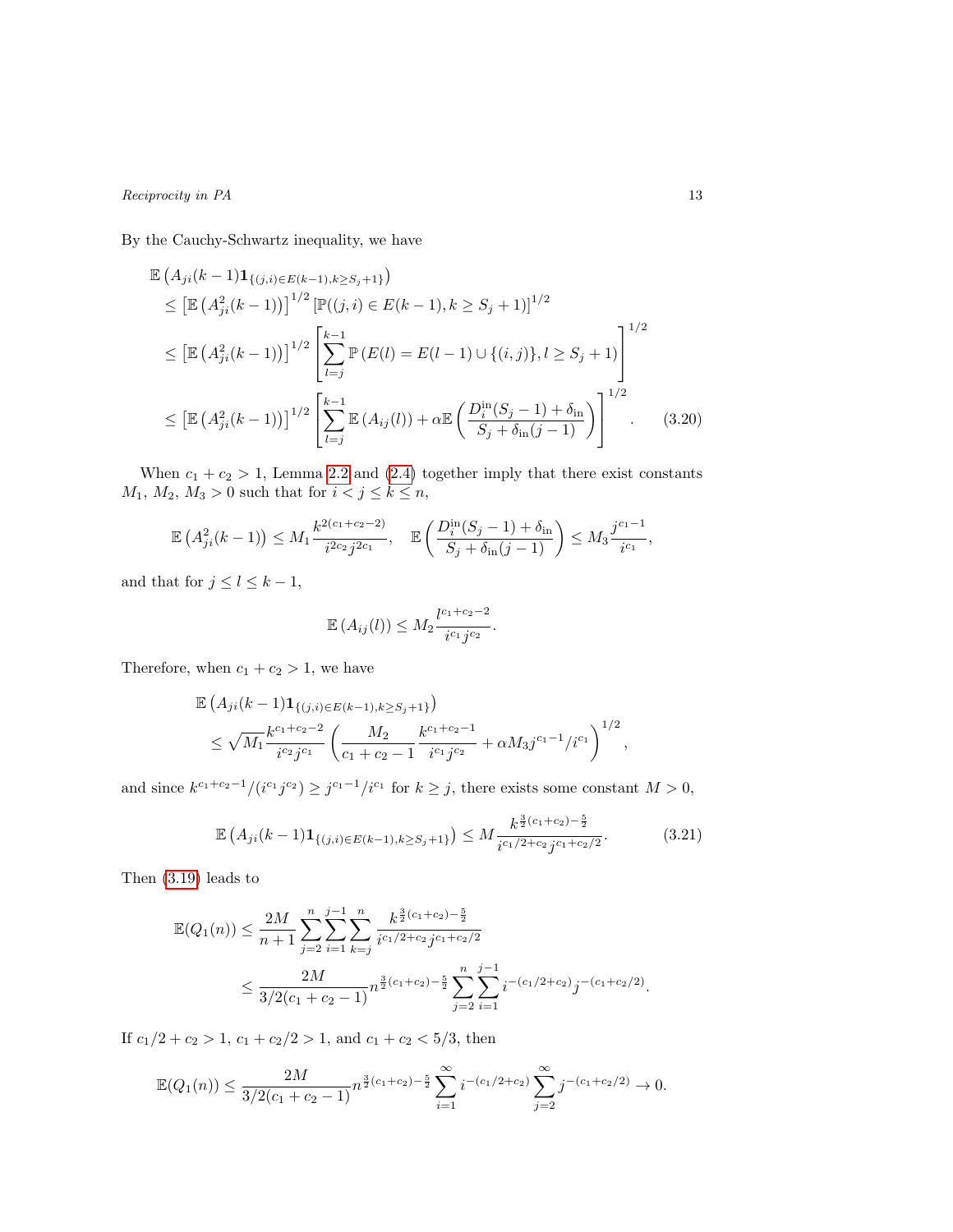If  $c_1/2 + c_2 < 1$ ,  $c_1 + c_2/2 < 1$ , then

$$
\mathbb{E}(Q_1(n)) \le \frac{2M}{3/2(c_1 + c_2 - 1)} n^{\frac{3}{2}(c_1 + c_2) - \frac{5}{2}} \frac{n^{2-3/2(c_1 + c_2)}}{(1 - c_1/2 - c_2)(1 - c_1 - c_2/2)}
$$
  
= 
$$
\frac{2Mn^{-1/2}}{3/2(c_1 + c_2 - 1)(1 - c_1/2 - c_2)(1 - c_1 - c_2/2)} \to 0.
$$

If  $c_1/2 + c_2 < 1$ ,  $c_1 + c_2/2 > 1$ , and  $c_1 + c_2 < 5/3$ , then

$$
\mathbb{E}(Q_1(n)) \le \frac{2M}{3/2(c_1 + c_2 - 1)} n^{\frac{3}{2}(c_1 + c_2) - \frac{5}{2}} \frac{1}{1 - (c_1/2 + c_2)} \sum_{j=2}^n j^{1 - (c_1/2 + c_2)} j^{-1}
$$
  

$$
\le \frac{2Mn^{c_1 + c_2/2 - 3/2}}{3/2(c_1 + c_2 - 1)(1 - (c_1/2 + c_2))^2} \to 0,
$$

as  $c_1 + c_2/2 < 1 + 1/2 = 3/2$ . Similarly,  $\mathbb{E}(Q_2(n)) \to 0$ , when  $c_1/2 + c_2 > 1$ ,  $c_1 + c_2/2$  $c_2/2$  < 1, and  $c_1 + c_2$  < 5/3. The proof machinery also applies to the case where either  $c_1/2 + c_2 = 1$  or  $c_1 + c_2/2 = 1$ , and  $c_1 + c_2 < 5/3$ , which gives the conclusion that for  $1 < c_1 + c_2 < 5/3$ ,  $\mathbb{E}(Q_1(n)) \to 0$ . Following the same reasoning, we have  $\mathbb{E}(Q_2(n)) \to 0$ , for  $1 < c_1 + c_2 < 5/3$ , thus implying  $R_n^{\text{pa}}$  $\frac{p}{p}$  0 for 1 < c<sub>1</sub> + c<sub>2</sub> < 5/3.

When  $c_1 + c_2 = 1$ , we revise the bound in [\(3.21\)](#page-12-0) to get: for some constant  $\widetilde{M} > 0$ ,

$$
\mathbb{E}\left(A_{ji}(k-1)\mathbf{1}_{\{(j,i)\in E(k-1), k\geq S_j+1\}}\right) \leq \widetilde{M} \frac{k^{-1}(\log k)^{1/2}}{i^{c_1/2+c_2}j^{c_1+c_2/2}}.
$$

Then we have

$$
\mathbb{E}(Q_1(n)) \le \frac{2\widetilde{M}}{n} (\log n)^{3/2} \sum_{j=2}^n \sum_{i=1}^{j-1} i^{-(c_1/2 + c_2)} j^{-(c_1 + c_2/2)} \le \frac{2\widetilde{M}}{(1 - c_1/2 - c_2)(1 - c_1 - c_2/2)} \frac{(\log n)^{3/2}}{n^{1/2}} \to 0.
$$

Meanwhile, for some constant  $\widetilde{M}$  > 0, we have

$$
\mathbb{E}(Q_2(n)) \le \frac{2\widetilde{M}'}{n} (\log n)^{3/2} \sum_{j=2}^n \sum_{i=1}^{j-1} i^{-(c_2/2+c_1)} j^{-(c_2+c_1/2)} \le \frac{2\widetilde{M}'}{(1-c_1/2-c_2)(1-c_1-c_2/2)} \frac{(\log n)^{3/2}}{n^{1/2}} \to 0.
$$

Hence, we have  $R_n^{\text{pa}}$  $\stackrel{p}{\longrightarrow} 0$  when  $c_1 + c_2 = 1$ .

When  $c_1+c_2 < 1$ , the bound in [\(3.20\)](#page-12-1) implies that there exists some constant  $\overline{M} > 0$ such that

<span id="page-13-0"></span>
$$
\mathbb{E}\left(A_{ji}(k-1)\mathbf{1}_{\{(j,i)\in E(k-1),k\geq S_j+1\}}\right) \leq \bar{M}\frac{k^{c_1+c_2-2}}{i^{c_2}j^{c_1}}\left(\frac{j^{c_1+c_2-1}}{i^{c_1}j^{c_2}}\right)^{1/2}
$$
\n
$$
= \bar{M}\frac{k^{c_1+c_2-2}}{i^{c_1/2+c_2}j^{c_1/2+1/2}},\tag{3.22}
$$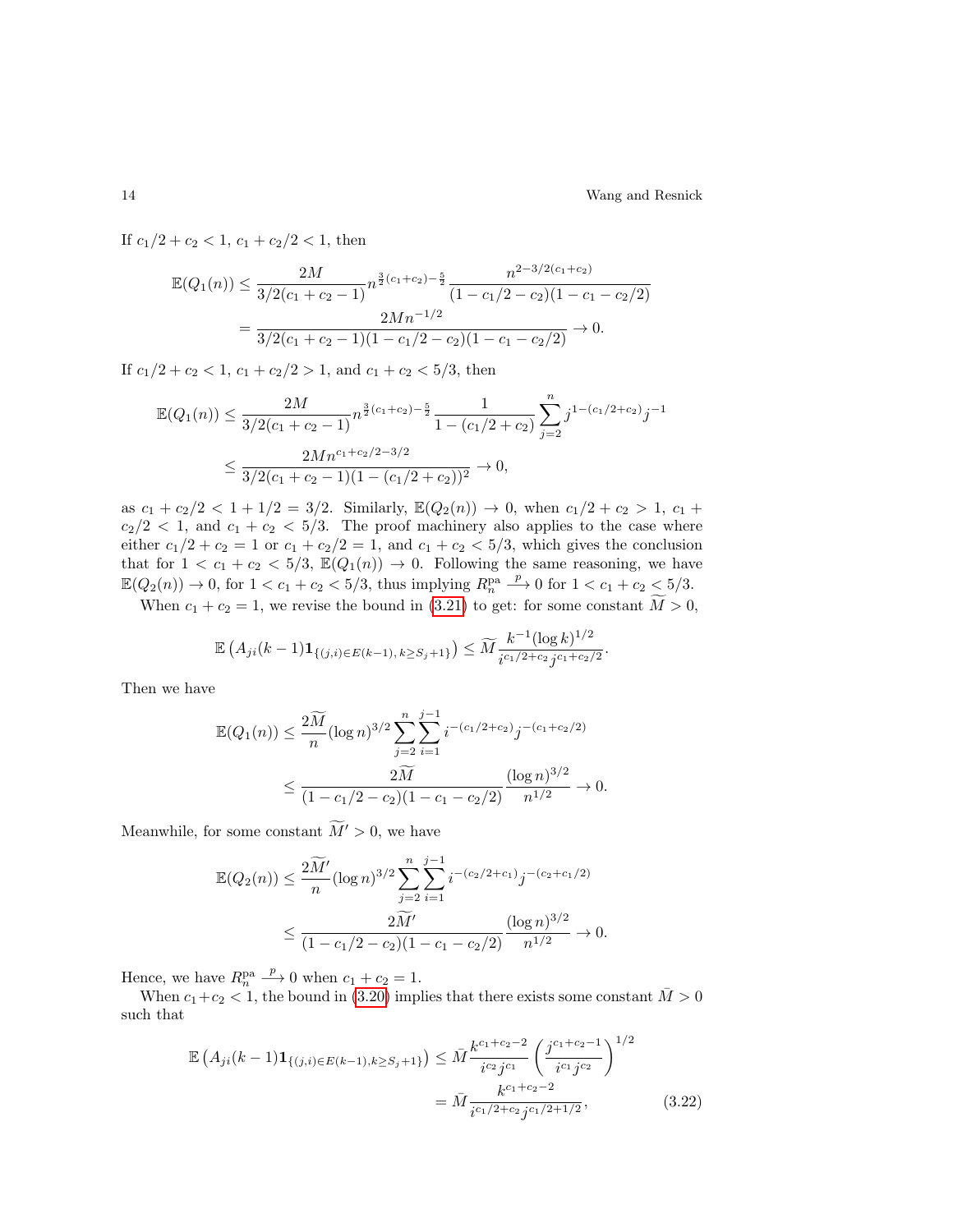which gives

$$
\mathbb{E}(Q_1(n)) \le \frac{2\overline{M}}{(1 - c_1 - c_2)(1 - c_1/2 - c_2)} n^{-1/2} \to 0.
$$

Similar reasoning also gives  $\mathbb{E}(Q_2(n)) \to 0$  when  $c_1 + c_2 < 1$ , thus giving  $\mathbb{E}(R_n^{\text{pa}}) \to 0$ and completing the proof of the theorem.

 $\Box$ 

**Remark 3.1.** (i) Recall the definition of  $c_1$  and  $c_2$  in [\(2.1\)](#page-3-1), and if  $\beta \leq 2/3$ , then  $c_1 + c_2 < 1 + \beta \leq 5/3$ . Theorem [3.2](#page-11-1) suggests that if the proportion of edges added between two existing nodes is less than  $2/3$  and n is sufficiently large, the corresponding PA network will have  $R_n^{\text{pa}}$  close to 0.

(ii) Note also that

$$
\mathbf{1}_{\{N_0^{i\leftrightarrow j} \leq n\}} \leq \sum_{k=1}^n \Delta_k(i,j) \mathbf{1}_{\{(j,i)\in E(k-1)\}} + \sum_{k=1}^n \Delta_k(j,i) \mathbf{1}_{\{(i,j)\in E(k-1)\}}.
$$

Hence, when  $c_1 + 2c_2 < 1$ , applying the bound in [\(3.22\)](#page-13-0) gives: for fixed i, there exists some constant  $\bar{M}>0$  such that

$$
\lim_{n \to \infty} \mathbb{E} \left( \sum_{j \in V(n)} \mathbf{1}_{\{N_0^{i \leftrightarrow j} \le n\}} \right) \le \tilde{M} i^{-(c_1/2 + c_2)} \sum_{j=1}^{\infty} j^{c_1/2 + c_2 - 3/2} < \infty.
$$

This indicates when  $c_1 + 2c_2 < 1$ , a fixed node i can form a reciprocal pair of edges only with finitely many nodes.

#### 3.3. Simulation for  $c_1 + c_2 \geq 5/3$ .

We are left with the asymptotic behavior of  $R_n^{\text{pa}}$  for  $c_1 + c_2 \in [5/3, 1 + \beta)$ , provided that  $\beta \in (2/3, 1)$ . For comparison, we choose three sets of parameters:

$$
\theta_1 = (\alpha, \beta, \gamma, \delta_{\text{in}}, \delta_{\text{out}}) = (0.1, 0.8, 0.1, 2, 1), \n\theta_2 = (0.1, 0.8, 0.1, .4, .4), \quad \text{and} \quad \theta_3 = (0.05, 0.9, 0.05, 1, 1),
$$

such that values of  $c_1 + c_2$  are equal to 1.393, 1.667, and 1.727, respectively. In other words, the three sets of parameter values correspond to the cases where  $c_1 + c_2$  are strictly smaller than, equal to, and strictly greater than 5/3, respectively. For each  $\theta_i$ ,  $i = 1, 2, 3$ , we simulate 1000 replications of the directed PA network with  $10^5$  edges, and compute the value of  $R_n^{\text{pa}}$  for each replication.

Numerical results are summarized as boxplots in Figure [3.2.](#page-15-3) For each boxplot, we use the dark red dots to mark the corresponding averaged empirical  $R_n^{\text{pa}}$ . Under  $\theta_1$ , all 1000 empirical  $R_n^{\text{pa}}$  values are close to 0, with a maximum of 0.090 and a minimum of 0.021. The empirical  $R_n^{\text{pa}}$  values under  $\theta_2$  and  $\theta_3$  are more variable, but both have a higher mean than the  $\theta_1$  case. This simulation experiment confirms that the asymptotic behavior of  $R_n^{\text{pa}}$  in a directed PA model depends on the value of  $c_1 + c_2$ . Meanwhile, when  $c_1 + c_2 \geq 5/3$ , the value of  $R_n^{\text{pa}}$  may not necessarily concentrate around a specific value, but vary over a certain range.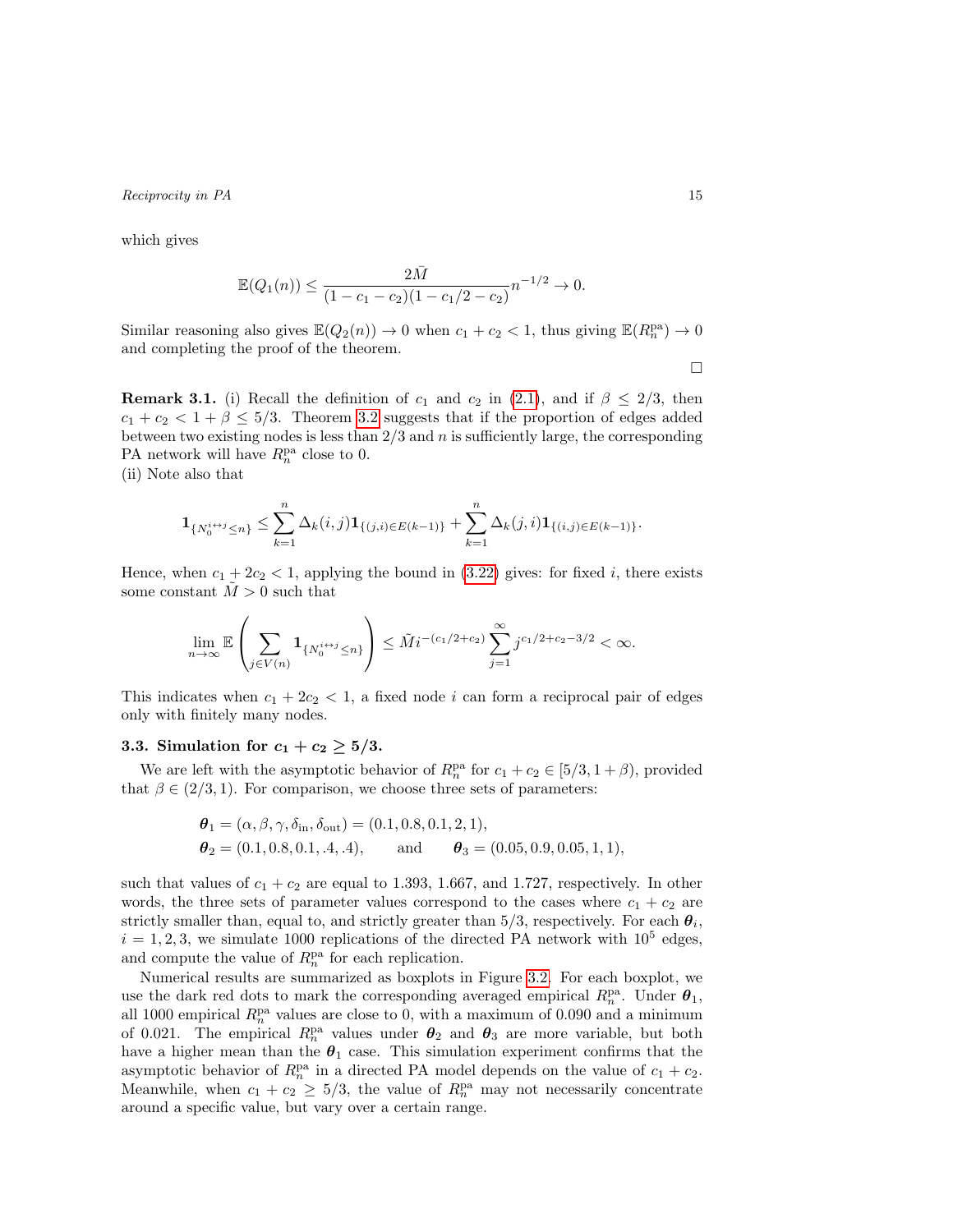

<span id="page-15-3"></span>FIGURE 3.2: Boxplots of  $R_n^{\text{pa}}$  for directed PA models simulated using  $\theta_i$ ,  $i = 1, 2, 3$ . The red dots represent the averaged empirical  $R_n^{\text{pa}}$  for each  $\theta_i$ ,  $i = 1, 2, 3$ .

## 4. Discussion

<span id="page-15-1"></span>Suppose that we are given a scale-free network with a large proportion of reciprocal edges, e.g. Facebook wall posts [\[17\]](#page-24-1), Twitter [\[6\]](#page-23-4), Google+ [\[9\]](#page-23-5), and Flickr [\[3,](#page-23-3) [10\]](#page-23-1). When fitting a directed PA model to such a dataset using inference methods developed in [\[18,](#page-24-2) [19\]](#page-24-4), there is no guarantee that the calibrated model also has a large  $R_n^{\text{pa}}$ . In fact, estimated  $\hat{c}_1$  and  $\hat{c}_2$  do not necessarily satisfy  $\hat{c}_1 + \hat{c}_2 \ge 5/3$ . If we have  $\hat{c}_1 + \hat{c}_2 < 5/3$ in the calibrated model, then by Theorem [3.2,](#page-11-1) the corresponding  $R_n^{\text{pa}}$  is close to 0, which differs from the feature of high reciprocity in the given dataset. This flags modeling error and suggests considering alternative models or variants of the classical PA network. For instance, once a directed edge  $(i, j)$  is created following the PA rule, we may add a reciprocal edge  $(j, i)$  with probability  $\rho \in (0, 1)$ . The study in [\[4\]](#page-23-10) also provides other features that can be employed to predict reciprocal edges, and we will defer the analysis of these variants of directed PA models as future research.

### Appendix A. Proofs in Section [2](#page-3-0)

<span id="page-15-0"></span>In this section, we give proofs of lemmas in Section [2.](#page-3-0)

### <span id="page-15-2"></span>A.1. Proof of Lemma [2.1](#page-3-3)

Note that the right hand sides of [\(2.2\)](#page-3-4) and [\(2.3\)](#page-3-5) are both  $\mathcal{F}_{S_v+k}$ -measurable. We show the results for  $p \geq 2$ , and the case  $p = 1$  follows by a similar argument. Let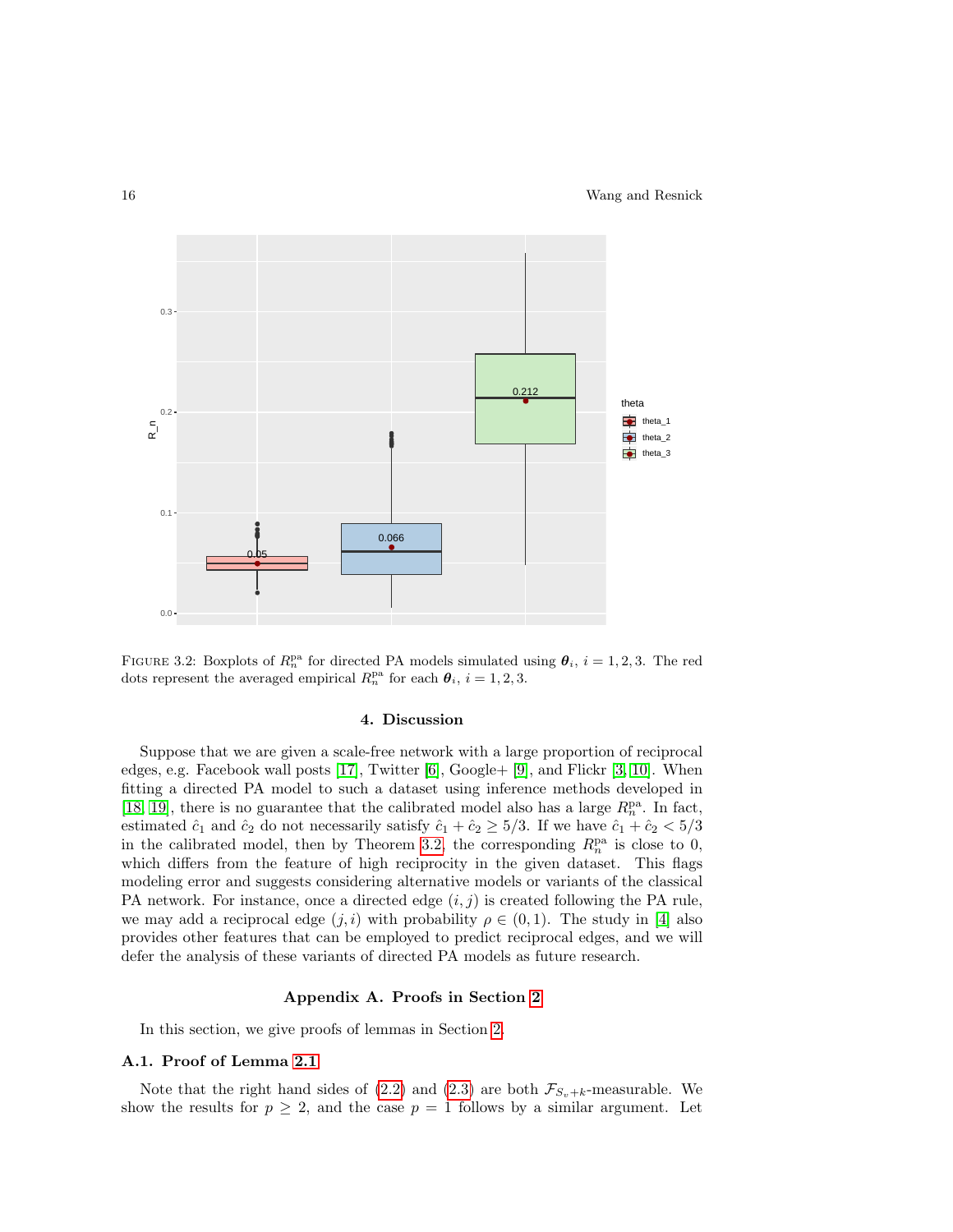$F \in \mathcal{F}_{S_n+k}$ , and Z F  $\mathbb{E}^{\mathcal{F}_{S_v+k}}\left(\left(D_v^{\rm in}(S_v+k+1)+\delta_{\rm in}\right)^p\right)\mathrm{d}\mathbb{P}$  $=$   $\overline{ }$ F  $(D_v^{\text{in}}(S_v + k + 1) + \delta_{\text{in}})^p d\mathbb{P}$  $=$   $\sum$  $l \geq k$ Z  $F \cap \{S_v + k = l\}$  $(D_v^{\text{in}}(l+1) + \delta_{\text{in}})^p d\mathbb{P},$ 

and since  $D_v^{\text{in}}(l + 1) = D_v^{\text{in}}(l) + \mathbf{1}_{\{\text{Node } v \text{ is chosen at step } l + 1\}} =: D_v^{\text{in}}(l) + \Delta_v(l + 1),$ 

$$
= \sum_{l \geq k} \int_{F \cap \{S_v + k = l\}} \left( D_v^{\text{in}}(l) + \delta_{\text{in}} + \Delta_v(l+1) \right)^p \, \mathrm{d}\mathbb{P}
$$
\n
$$
= \sum_{l \geq k} \int_{F \cap \{S_v + k = l\}} \left( \left( D_v^{\text{in}}(l) + \delta_{\text{in}} \right)^p + \sum_{r=1}^p \binom{p}{r} \left( D_v^{\text{in}}(l) + \delta_{\text{in}} \right)^{p-r} \Delta_v(l+1) \right) \mathrm{d}\mathbb{P}. \tag{A.1}
$$

Since  $F \cap \{S_v + k = l\} \in \mathcal{F}_l$ , then the quantity in  $(A.1)$  is equal to

<span id="page-16-1"></span>
$$
\sum_{l\geq k} \int_{F\cap\{S_v+k=l\}} \left(D_v^{\text{in}}(l) + \delta_{\text{in}}\right)^p \,d\mathbb{P}
$$
\n
$$
+ \sum_{l\geq k} \int_{F\cap\{S_v+k=l\}} p\left(D_v^{\text{in}}(l) + \delta_{\text{in}}\right)^{p-1} \mathbb{E}^{\mathcal{F}_l}\left(\Delta_v(l+1)\right) \,d\mathbb{P}
$$
\n
$$
+ \sum_{r=2}^p \sum_{l\geq k} \int_{F\cap\{S_v+k=l\}} \binom{p}{r} (D_v^{\text{in}}(l) + \delta_{\text{in}})^{p-r} \mathbb{E}^{\mathcal{F}_l}\left(\Delta_v(l+1)\right) \,d\mathbb{P}.
$$

Note also that  $\mathbb{E}^{\mathcal{F}_l}(\Delta_v(l+1)) = (\alpha + \beta)(D_v^{\text{in}}(l) + \delta_{\text{in}})/(l+1+\delta_{\text{in}}|V(l)|)$ , so we have

$$
\int_{F} \mathbb{E}^{\mathcal{F}_{S_v+k}} \left( \left( D_v^{\text{in}} (S_v + k + 1) + \delta_{\text{in}} \right)^p \right) d\mathbb{P}
$$
\n
$$
= \int_{F} \left( D_v^{\text{in}} (S_v + k) + \delta_{\text{in}} \right)^p \left( 1 + p \frac{\alpha + \beta}{S_v + k + 1 + \delta_{\text{in}} |V(S_v + k)|} \right) d\mathbb{P}
$$
\n
$$
+ \int_{F} \frac{\alpha + \beta}{S_v + k + 1 + \delta_{\text{in}} |V(S_v + k)|} \sum_{r=2}^p {p \choose r} (D_v^{\text{in}} (S_v + k) + \delta_{\text{in}})^{p-r+1} d\mathbb{P}.
$$

## <span id="page-16-0"></span>A.2. Proof of Lemma [2.2](#page-3-2)

For  $p = 1$ , we see from  $(2.2)$  that

$$
\mathbb{E}\left(D_v^{\text{in}}(S_v + k + 1) + \delta_{\text{in}}\right)
$$
  
= 
$$
\mathbb{E}\left((D_v^{\text{in}}(S_v + k) + \delta_{\text{in}})\left(1 + \frac{\alpha + \beta}{S_v + k + 1 + \delta_{\text{in}}|V(S_v + k)|}\right)\right),
$$

and since  $S_v \geq 0$  and  $|V(S_v + k)| \geq |V(k)|$ , then

$$
\leq \mathbb{E}\left( \left( D_v^{\text{in}}(S_v + k) + \delta_{\text{in}} \right) \left( 1 + \frac{\alpha + \beta}{k + 1 + \delta_{\text{in}} |V(k)|} \right) \right),\,
$$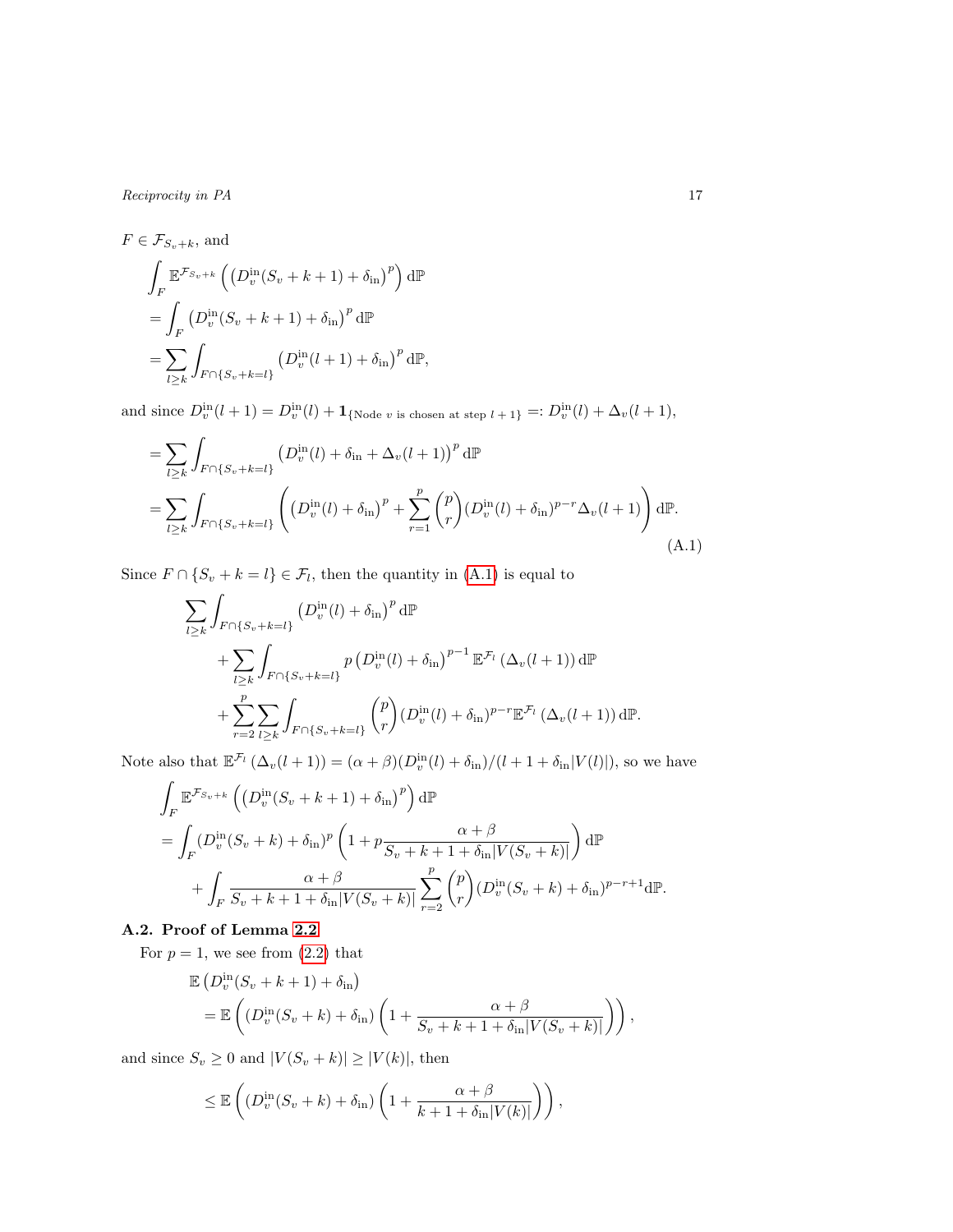18 Wang and Resnick

<span id="page-17-1"></span><span id="page-17-0"></span>.

$$
\leq \mathbb{E} \left( D_v^{\text{in}}(S_v + k) + \delta_{\text{in}} \right) \left( 1 + \frac{c_1}{k} \right)
$$
  
+ 
$$
\mathbb{E} \left( \left( D_v^{\text{in}}(S_v + k) + \delta_{\text{in}} \right) \frac{(\alpha + \beta)\delta_{\text{in}} ||V(k)| - (1 - \beta)k|}{(k + \delta_{\text{in}} |V(k)|)(1 + \delta_{\text{in}}(1 - \beta))k} \right)
$$

and as  $\alpha + \beta \leq 1,$  we have

$$
\leq \mathbb{E} \left( D_v^{\text{in}}(S_v + k) + \delta_{\text{in}} \right) \left( 1 + \frac{c_1}{k} \right)
$$
  
+ 
$$
\mathbb{E} \left( \left( D_v^{\text{in}}(S_v + k) + \delta_{\text{in}} \right) \frac{\delta_{\text{in}} ||V(k)| - (1 - \beta)k|}{(k + \delta_{\text{in}} |V(k)|)(1 + \delta_{\text{in}}(1 - \beta))k} \right)
$$
  
=: 
$$
H_v^{(1)}(k) + H_v^{(2)}(k).
$$
 (A.2)

Applying the Chernoff bound, we obtain

<span id="page-17-2"></span>
$$
\mathbb{P}\left(\left|\left|V(k)\right| - (1-\beta)k\right| \ge \sqrt{12(1-\beta)k\log k}\right) \le \frac{2}{k^4},\tag{A.3}
$$

and rewrite the term  $H_v^{(2)}(k)$  in [\(A.2\)](#page-17-0) as

$$
H_v^{(2)}(k)
$$
  
=  $\mathbb{E}\left(\left(D_v^{\text{in}}(S_v+k)+\delta_{\text{in}}\right)\frac{\delta_{\text{in}}||V(k)|-(1-\beta)k|}{(k+\delta_{\text{in}}|V(k)|)(1+\delta_{\text{in}}(1-\beta))k}\mathbf{1}_{\{|V(k)|-(1-\beta)k|\leq\sqrt{12(1-\beta)k\log k}\}}\right)\right)$   
+  $\mathbb{E}\left(\left(D_v^{\text{in}}(S_v+k)+\delta_{\text{in}}\right)\frac{\delta_{\text{in}}||V(k)|-(1-\beta)k|}{(k+\delta_{\text{in}}|V(k)|)(1+\delta_{\text{in}}(1-\beta))k}\mathbf{1}_{\{|V(k)|-(1-\beta)k|>\sqrt{12(1-\beta)k\log k}\}}\right)$ 

Since  $D_v^{\text{in}}(S_v + k) \leq k + 1$  and  $||V(k)| - (1 - \beta)k| \leq k + 1$ , then the forgoing term is bounded by

$$
\mathbb{E}\left(D_v^{\text{in}}(S_v+k)+\delta_{\text{in}}\right)\frac{\delta_{\text{in}}\sqrt{12(1-\beta)k\log k}}{k^2}+\frac{\delta_{\text{in}}(k+1+\delta_{\text{in}})(k+1)}{(1+\delta_{\text{in}}(1-\beta))k^2}\frac{2}{k^4}
$$
\n
$$
\leq \mathbb{E}\left(D_v^{\text{in}}(S_v+k)+\delta_{\text{in}}\right)\frac{\delta_{\text{in}}\sqrt{12k\log k}}{k^2}+\frac{2\delta_{\text{in}}(k+1+\delta_{\text{in}})(k+1)}{k^6}.\tag{A.4}
$$

Combining the bound in [\(A.4\)](#page-17-1) with [\(A.2\)](#page-17-0) gives

$$
\mathbb{E}\left(D_v^{\text{in}}(S_v+k+1)+\delta_{\text{in}}\right)
$$
\n
$$
\leq \mathbb{E}\left(D_v^{\text{in}}(S_v+k)+\delta_{\text{in}}\right)\left(1+\frac{c_1}{k}\right)
$$
\n
$$
+\mathbb{E}\left(\left(D_v^{\text{in}}(S_v+k)+\delta_{\text{in}}\right)\frac{\delta_{\text{in}}\left|\left|V(k)\right|-(1-\beta)k\right|}{\left(k+\delta_{\text{in}}\left|V(k)\right|\right)\left(1+\delta_{\text{in}}(1-\beta)\right)k}\right)
$$
\n
$$
\leq \mathbb{E}\left(D_v^{\text{in}}(S_v+k)+\delta_{\text{in}}\right)\left(1+\frac{c_1}{k}+\frac{\delta_{\text{in}}\sqrt{12k\log k}}{k^2}\right)
$$
\n
$$
+\frac{2\delta_{\text{in}}(k+1+\delta_{\text{in}})(k+1)}{k^6}.
$$

Recursively applying the inequality above  $k$  times, we have:

$$
\mathbb{E}\left(D_v^{\text{in}}(S_v + k + 1) + \delta_{\text{in}}\right)
$$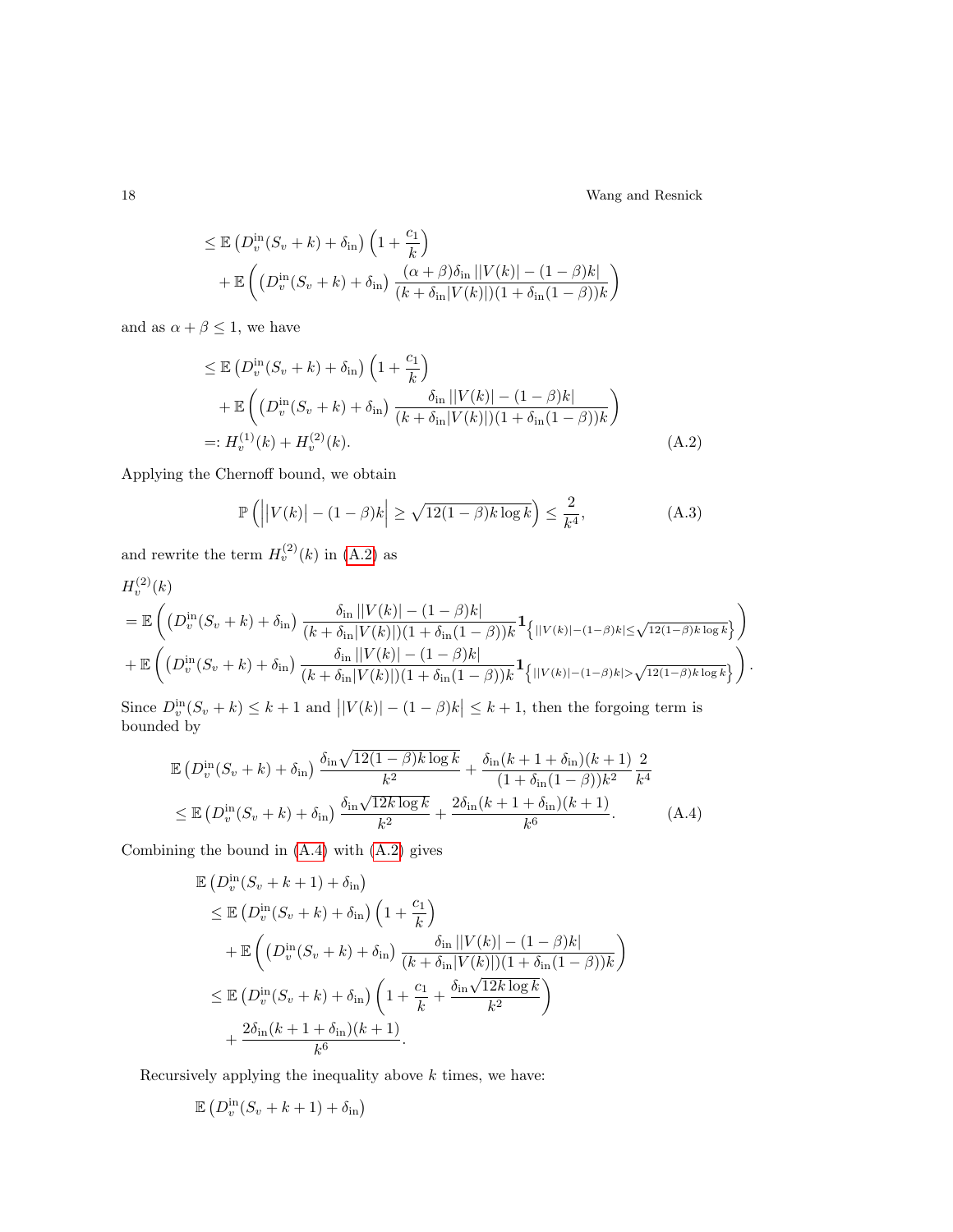<span id="page-18-0"></span>
$$
\leq \mathbb{E} \left( D_v^{\text{in}}(S_v + k) + \delta_{\text{in}} \right) \left( 1 + \frac{c_1}{k} + \frac{\delta_{\text{in}} \sqrt{12k \log k}}{k^2} \right) \n+ \frac{2\delta_{\text{in}}(k+1+\delta_{\text{in}})(k+1)}{k^6} \n\leq \dots \leq \mathbb{E} (D_v^{\text{in}}(S_v) + \delta_{\text{in}}) \prod_{l=1}^k \left( 1 + \frac{c_1}{l} + \frac{\delta_{\text{in}} \sqrt{12l \log l}}{l^2} \right) \n+ 2\delta_{\text{in}} \sum_{l=1}^k \frac{(l+1+\delta_{\text{in}})(l+1)}{l^6} \prod_{s=l+1}^k \left( 1 + \frac{c_1}{s} + \frac{\delta_{\text{in}} \sqrt{12s \log s}}{s^2} \right). \tag{A.5}
$$

Here,  $\mathbb{E}(D_v^{\text{in}}(S_v) + \delta_{\text{in}}) = \alpha \delta_{\text{in}} + \gamma (1 + \delta_{\text{in}})$ , depending on whether the  $\alpha$ - or  $\gamma$ -scenario occurs. Note that there exists a constant  $M>0$  such that

$$
\prod_{l=1}^{k} \left( 1 + \frac{c_1}{l} + \frac{\delta_{\text{in}} \sqrt{12l \log l}}{l^2} \right) \le \exp \left\{ \sum_{l=1}^{k} \left( \frac{c_1}{l} + \frac{\delta_{\text{in}} \sqrt{12l \log l}}{l^2} \right) \right\} \le Mk^{c_1}, \quad (A.6)
$$

and it follows from [\(A.5\)](#page-18-0) that

$$
\sup_{k\geq 1}\frac{\mathbb{E}\left[D_v^{\text{in}}(S_v+k)\right]}{k^{c_1}}\leq \sup_{k\geq 1}\frac{\mathbb{E}\left[D_v^{\text{in}}(S_v+k)+\delta_{\text{in}}\right]}{k^{c_1}}<\infty.
$$

For  $p \geq 2$ , suppose  $\sup_{k \geq 1} \frac{\mathbb{E}[(D_v^{\text{in}}(S_v+k)+\delta_{\text{in}})^r]}{k^{c_1r}}$  $\frac{\sum_{k \in \mathbb{N}}^{\infty} \mathbb{R}^{n} \times \mathbb{R}^{n}}{k^{c_1 r}} \leq A_r < \infty$ , holds for some constants,  $A_r$ ,  $r = 1, \ldots, p - 1$ . Let  $A_0 = \max\{A_r : r = 1, \ldots, p - 1\}$ , then by [\(2.3\)](#page-3-5), we have

<span id="page-18-1"></span>
$$
\mathbb{E}\left((D_v^{\text{in}}(S_v + k + 1) + \delta_{\text{in}})^p\right) \n\leq \mathbb{E}\left((D_v^{\text{in}}(S_v + k) + \delta_{\text{in}})^p \left(1 + p \frac{\alpha + \beta}{S_v + k + \delta_{\text{in}} |V(S_v + k)|}\right)\right) \n+ \sum_{r=1}^{p-1} (\alpha + \beta) {p \choose 2} A_r k^{c_1 r - 1} \n\leq \mathbb{E}\left((D_v^{\text{in}}(S_v + k) + \delta_{\text{in}})^p \left(1 + p \frac{\alpha + \beta}{S_v + k + \delta_{\text{in}} |V(S_v + k)|}\right)\right) \n+ (\alpha + \beta) p (p - 1)^2 / 2 A_0 k^{c_1 (p - 1) - 1} \n=: C_v^{(1)}(k) + C_v^{(2)}(k).
$$
\n(A.7)

We rewrite the  $C_v^{(1)}(k)$  term in [\(A.7\)](#page-18-1) to get

$$
C_v^{(1)}(k) = \left(1 + \frac{c_1 p}{k}\right) \mathbb{E}\left[\left(D_v^{\text{in}}(S_v + k) + \delta_{\text{in}}\right)^p\right] + \mathbb{E}\left[\left(D_v^{\text{in}}(S_v + k) + \delta_{\text{in}}\right)^p \left(\frac{p(\alpha + \beta)}{S_v + k + \delta_{\text{in}}|V(S_v + k)|} - \frac{c_1 p}{k}\right)\right] \leq \left(1 + \frac{c_1 p}{k}\right) \mathbb{E}\left[\left(D_v^{\text{in}}(S_v + k) + \delta_{\text{in}}\right)^p\right] + \mathbb{E}\left[\left(D_v^{\text{in}}(S_v + k) + \delta_{\text{in}}\right)^p \frac{p\delta_{\text{in}}||V(k)| - (1 - \beta)k|}{(k + \delta_{\text{in}}|V(k)|)(1 + \delta_{\text{in}}(1 - \beta))k}\right]
$$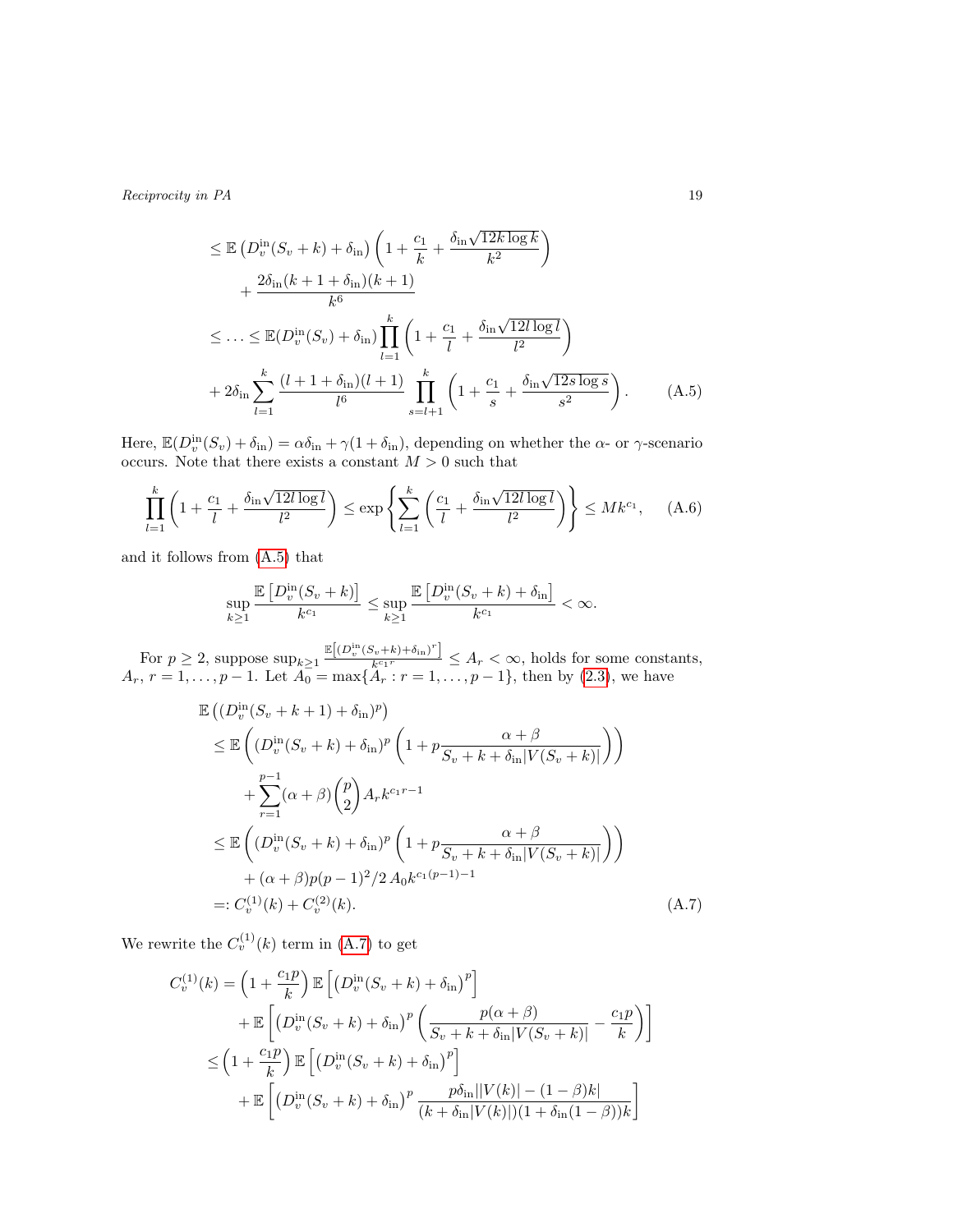20 Wang and Resnick

$$
\leq \left(1 + \frac{c_1 p}{k}\right) \mathbb{E}\left[\left(D_v^{\text{in}}(S_v + k) + \delta_{\text{in}}\right)^p\right] + \mathbb{E}\left[\left(D_v^{\text{in}}(S_v + k) + \delta_{\text{in}}\right)^p \frac{p\delta_{\text{in}}||V(k)| - (1 - \beta)k|}{k^2}\right].
$$

Similar to the Chernoff bound in [\(A.3\)](#page-17-2), we have for  $p \geq 2$ ,

$$
\mathbb{P}\left(\left|\left|V(k)\right| - (1-\beta)k\right| \ge \sqrt{6p(1-\beta)k\log k}\right) \le \frac{2}{k^{2p}}.\tag{A.8}
$$

Therefore, analogous to the calculation in [\(A.4\)](#page-17-1), we have

$$
\mathbb{E}\left[\left(D_{v}^{\text{in}}(S_{v}+k)+\delta_{\text{in}}\right)^{p}\frac{p\delta_{\text{in}}||V(k)|-(1-\beta)k|}{k^{2}}\right] \n= \mathbb{E}\left[\left(D_{v}^{\text{in}}(S_{v}+k)+\delta_{\text{in}}\right)^{p}\frac{p\delta_{\text{in}}||V(k)|-(1-\beta)k|}{k^{2}}\mathbf{1}_{\left\{|V(k)|-(1-\beta)k|\leq\sqrt{6p(1-\beta)k\log k}\right\}}\right] \n+ \mathbb{E}\left[\left(D_{v}^{\text{in}}(S_{v}+k)+\delta_{\text{in}}\right)^{p}\frac{p\delta_{\text{in}}||V(k)|-(1-\beta)k|}{k^{2}}\mathbf{1}_{\left\{|V(k)|-(1-\beta)k|>\sqrt{6p(1-\beta)k\log k}\right\}}\right],
$$

and since  $(D_v^{\text{in}}(S_v+k)+\delta_{\text{in}})^p \leq (k+1+\delta_{\text{in}})^p$ ,

$$
\leq \mathbb{E}\left[\left(D_v^{\text{in}}(S_v+k)+\delta_{\text{in}}\right)^p\right]\frac{p\delta_{\text{in}}\sqrt{6p\,k\log k}}{k^2}+\frac{p\delta_{\text{in}}(k+1+\delta_{\text{in}})^p(k+1)}{k^2}\cdot\frac{2}{k^{2p}}.
$$

Hence,

$$
C_v^{(1)}(k) \le \mathbb{E}\left[\left(D_v^{\text{in}}(S_v + k) + \delta_{\text{in}}\right)^p\right] \left(1 + \frac{c_1p}{k} + \frac{p\delta_{\text{in}}\sqrt{6p\,k\log k}}{k^2}\right) + \frac{2p\delta_{\text{in}}(k+1+\delta_{\text{in}})^p(k+1)}{k^{2p+2}}.
$$

Note also that  $(k+1+\delta_{\text{in}})^p(k+1)k^{-2p-2} \leq k^{c_1(p-1)-1}$ , for all  $k \geq 1, p \geq 2$ , and we conclude from [\(A.7\)](#page-18-1) that

$$
\mathbb{E}\left((D_v^{\text{in}}(S_v+k+1)+\delta_{\text{in}})^p\right)
$$
\n
$$
\leq \mathbb{E}\left((D_v^{\text{in}}(S_v+k)+\delta_{\text{in}})^p\right)\left(1+\frac{c_1p}{k}+\frac{p\delta_{\text{in}}\sqrt{6pk\log k}}{k^2}\right)
$$
\n
$$
+\left(A_0(\alpha+\beta)p(p-1)^2/2+2p\delta_{\text{in}}\right)k^{c_1(p-1)-1}.
$$

Following the recursive step as for the  $p = 1$  case gives

$$
\sup_{k\geq 1}\frac{\mathbb{E}\left[(D_v^{\text{in}}(S_v+k))^p\right]}{k^{c_1p}}\leq \sup_{k\geq 1}\frac{\mathbb{E}\left[(D_v^{\text{in}}(S_v+k)+\delta_{\text{in}})^p\right]}{k^{c_1p}}<\infty.
$$

Note that for  $p\geq 1,$ 

$$
\mathbb{E}\left(\left(\frac{D_v^{\text{in}}(n)}{n^{c_1}}\right)^p\right) = \mathbb{E}\left(\left(\frac{D_v^{\text{in}}(n)}{n^{c_1}}\right)^p \mathbf{1}_{\{S_v \leq n-1\}}\right) + \mathbb{E}\left(\left(\frac{D_v^{\text{in}}(n)}{n^{c_1}}\right)^p \mathbf{1}_{\{S_v \geq n\}}\right)
$$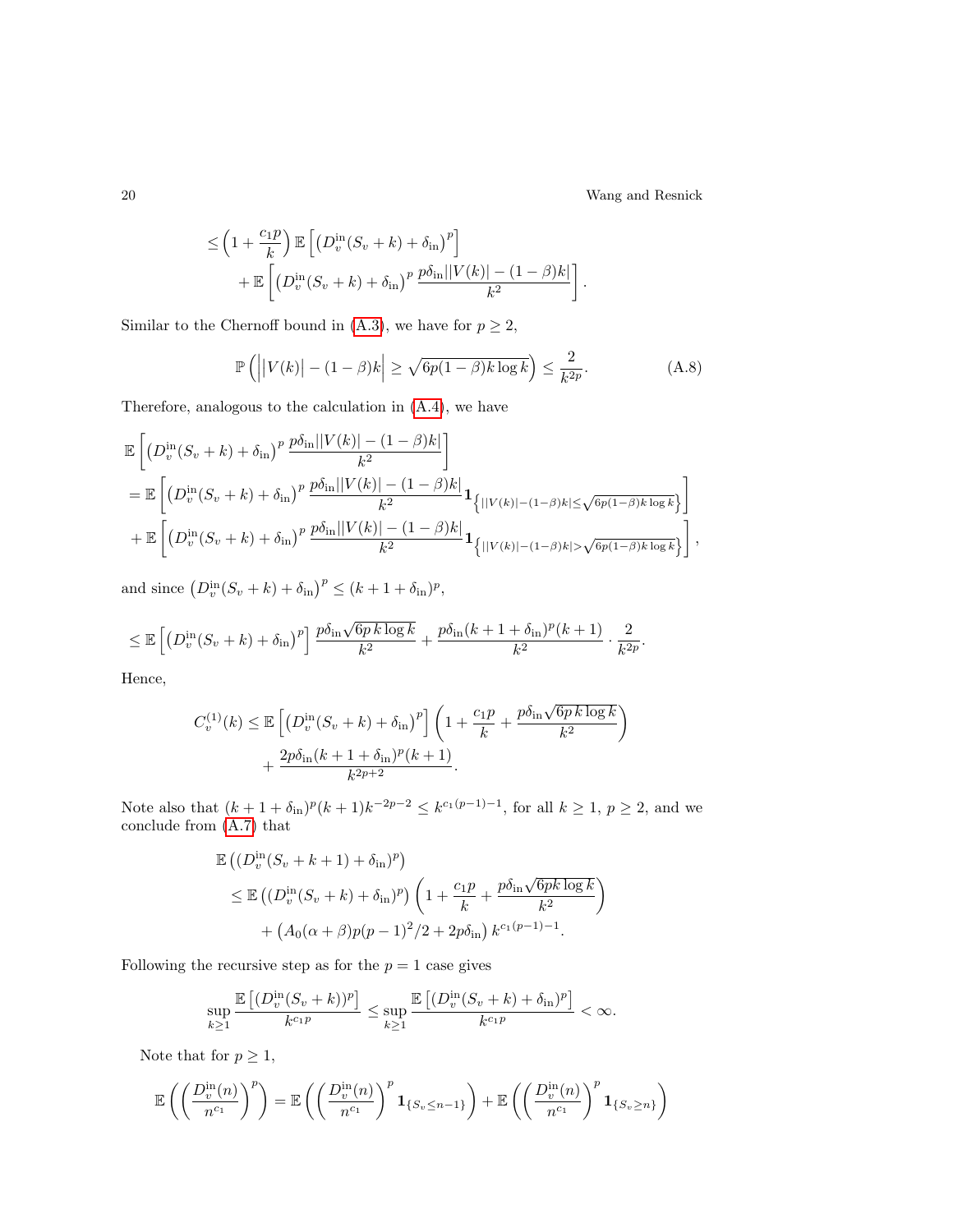$$
\leq \mathbb{E}\left(\left(\frac{D_v^{\text{in}}(S_v+n)}{n^{c_1}}\right)^p\right) + \left(\frac{1}{n^{c_1}}\right)^p,
$$

since  $D_v^{\text{in}}(n)$  is monotone in n. Then we have for  $v \geq 1$ ,

$$
\sup_{n\geq 1}\mathbb{E}\left(\left(\frac{D^{\text{in}}_v(n)}{n^{c_1}}\right)^p\right)<\infty.
$$

Applying a similar argument to the out-degrees completes the proof of the lemma.

### <span id="page-20-0"></span>A.3. Proof of Lemma [2.3](#page-4-1)

We only show the results for  $D_v^{\text{in}}(n)$ , and those for  $D_v^{\text{out}}(n)$  follow from a similar argument. First, by Lemma [2.1,](#page-3-3) we see that for  $n \geq 1$ ,

<span id="page-20-3"></span>
$$
\frac{D_v^{\text{in}}(S_v + n) + \delta_{\text{in}}}{\prod_{k=0}^{n-1} \left(1 + \frac{\alpha + \beta}{S_v + k + 1 + \delta_{\text{in}} |V(S_v + k)|}\right)} =: \frac{D_v^{\text{in}}(S_v + n) + \delta_{\text{in}}}{X_n^{(v)}}
$$
(A.9)

is a non-negative  $(\mathcal{F}_{S_v+n})_{n\geq 0}$ -martingale, which by the martingale convergence theorem, converges to some limit  $L_v$  a.s. as  $n \to \infty$ . It remains to analyze the denominator and to verify  $\mathbb{P}(L_v = 0) = 0$ . We do this by applying a similar proof machinery as in [\[16,](#page-23-14) Lemma 8.17].

By Markov's inequality, we see that for  $\epsilon > 0$ , and  $\max\{-1, -\delta_{\text{in}}\} < m < 0$ ,

$$
\mathbb{P}(L_v \le \epsilon) = \limsup_{n \to \infty} \mathbb{P}\left(\frac{D_v^{\text{in}}(S_v + n) + \delta_{\text{in}}}{X_n^{(v)}} \le \epsilon\right)
$$
  

$$
\le \epsilon^{|m|} \limsup_{n \to \infty} \mathbb{E}\left[\left(\frac{D_v^{\text{in}}(S_v + n) + \delta_{\text{in}}}{X_n^{(v)}}\right)^m\right]
$$
  

$$
\le \epsilon^{|m|} \limsup_{n \to \infty} \mathbb{E}\left[\frac{\left(D_v^{\text{in}}(S_v + n) + \delta_{\text{in}}\right)^m}{\prod_{k=0}^{n-1} \left(1 + \frac{(\alpha + \beta)m}{S_v + k + 1 + \delta_{\text{in}}|V(S_v + k)|}\right)}\right].
$$
 (A.10)

By  $(A.10)$ , it suffices to show

<span id="page-20-1"></span>
$$
\limsup_{n\to\infty} \mathbb{E}\left[\frac{\left(D_v^{\text{in}}(S_v+n)+\delta_{\text{in}}\right)^m}{\prod_{k=0}^{n-1}\left(1+\frac{(\alpha+\beta)m}{S_v+k+1+\delta_{\text{in}}|V(S_v+k)|}\right)}\right]<\infty.
$$

Similar to [\[16,](#page-23-14) Equation (8.7.23)], there exists some constant  $C_m$  such that

$$
\limsup_{n \to \infty} \mathbb{E} \left[ \frac{\left( D_v^{\text{in}}(S_v + n) + \delta_{\text{in}} \right)^m}{\prod_{k=0}^{n-1} \left( 1 + \frac{\alpha + \beta)m}{S_v + k + 1 + \delta_{\text{in}} |V(S_v + k)|} \right)} \right]
$$
\n
$$
\leq C_m \limsup_{n \to \infty} \mathbb{E} \left[ \frac{\Gamma(D_v^{\text{in}}(S_v + n) + \delta_{\text{in}} + m) / \Gamma(D_v^{\text{in}}(S_v + n) + \delta_{\text{in}})}{\prod_{k=0}^{n-1} \left( 1 + \frac{\alpha + \beta)m}{S_v + k + 1 + \delta_{\text{in}} |V(S_v + k)|} \right)} \right].
$$

Hence, once we show

<span id="page-20-2"></span>
$$
\limsup_{n \to \infty} \mathbb{E}\left[\frac{\Gamma(D_v^{\text{in}}(S_v + n) + \delta_{\text{in}} + m)/\Gamma(D_v^{\text{in}}(S_v + n) + \delta_{\text{in}})}{\prod_{k=0}^{n-1} \left(1 + \frac{(\alpha + \beta)m}{S_v + k + 1 + \delta_{\text{in}}|V(S_v + k)|}\right)}\right] < \infty,
$$
\n(A.11)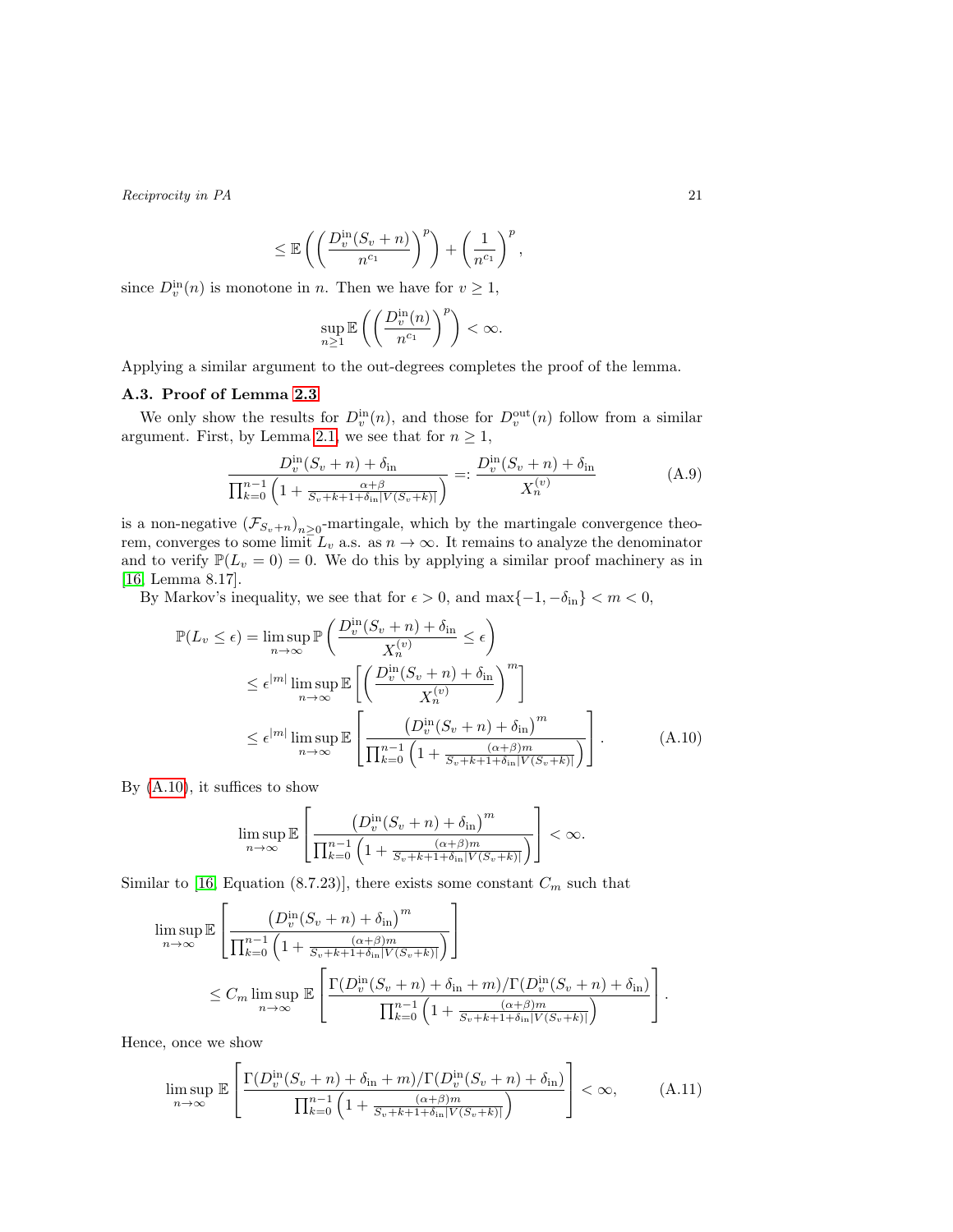then the inequality in [\(A.10\)](#page-20-1) implies  $\mathbb{P}(L_v = 0) = 0$ .

We prove [\(A.11\)](#page-20-2) by showing

$$
M_n^{(m)} := \frac{\Gamma(D_v^{\text{in}}(S_v + n) + \delta_{\text{in}} + m) / \Gamma(D_v^{\text{in}}(S_v + n) + \delta_{\text{in}})}{\prod_{k=0}^{n-1} \left(1 + \frac{(\alpha + \beta)m}{S_v + k + 1 + \delta_{\text{in}} |V(S_v + k)|}\right)},
$$

is a  $(\mathcal{F}_{S_v+n})_{n\geq 0}$ -martingale. Note that

$$
\mathbb{E}^{\mathcal{F}_{S_v+n}}\left(\frac{\Gamma(D_v^{\text{in}}(S_v+n+1)+\delta_{\text{in}}+m)}{\Gamma(D_v^{\text{in}}(S_v+n+1)+\delta_{\text{in}}})\right) \n= \frac{\Gamma(D_v^{\text{in}}(S_v+n)+\delta_{\text{in}}+m)}{\Gamma(D_v^{\text{in}}(S_v+n)+\delta_{\text{in}})}\left(1-\frac{(\alpha+\beta)(D_v^{\text{in}}(S_v+n)+\delta_{\text{in}})}{S_v+n+1+\delta_{\text{in}}|V(S_v+n)|}\right) \n+ \frac{(\alpha+\beta)(D_v^{\text{in}}(S_v+n)+\delta_{\text{in}})}{S_v+n+1+\delta_{\text{in}}|V(S_v+n)|}\frac{\Gamma(D_v^{\text{in}}(S_v+n)+\delta_{\text{in}}+m)}{\Gamma(D_v^{\text{in}}(S_v+n)+\delta_{\text{in}})}\frac{D_v^{\text{in}}(S_v+n)+\delta_{\text{in}}+m}{D_v^{\text{in}}(S_v+n)+\delta_{\text{in}}} \n= \frac{\Gamma(D_v^{\text{in}}(S_v+n)+\delta_{\text{in}}+m)}{\Gamma(D_v^{\text{in}}(S_v+n)+\delta_{\text{in}})}\left(1+\frac{(\alpha+\beta)m}{S_v+n+1+\delta_{\text{in}}|V(S_v+n)|}\right),
$$

which confirms  $M_n^{(m)}$  being a  $(\mathcal{F}_{S_v+n})_{n\geq 0}$ -martingale. Also,

$$
\mathbb{E}(M_n^{(m)}) = \mathbb{E}(M_0^{(m)})
$$
  
= 
$$
\mathbb{E}\left(\frac{\Gamma(D_v^{\text{in}}(S_v) + \delta_{\text{in}} + m)/\Gamma(D_v^{\text{in}}(S_v) + \delta_{\text{in}})}{1 + \frac{(\alpha + \beta)m}{S_v + 1 + \delta_{\text{in}}v}}\right).
$$

Since  $m < 0$  and  $S_v \ge v - 1 \ge 0$ , then  $\left(1 + \frac{(\alpha + \beta)m}{S_v + 1 + \delta_{in}v}\right)^{-1} \le \left(1 + \frac{(\alpha + \beta)m}{(1 + \delta_{in})v}\right)^{-1}$ . This further implies

$$
\mathbb{E}(M_n^{(m)}) \le \left(1 + \frac{(\alpha + \beta)m}{(1 + \delta_{\text{in}})v}\right)^{-1} \mathbb{E}\left(\Gamma(D_v^{\text{in}}(S_v) + \delta_{\text{in}} + m)/\Gamma(D_v^{\text{in}}(S_v) + \delta_{\text{in}})\right)
$$

$$
= \left(1 + \frac{(\alpha + \beta)m}{(1 + \delta_{\text{in}})v}\right)^{-1} \left(\alpha \frac{\Gamma(\delta_{\text{in}} + m)}{\Gamma(\delta_{\text{in}})} + \gamma \frac{\Gamma(\delta_{\text{in}} + 1 + m)}{\Gamma(1 + \delta_{\text{in}})}\right) < \infty,
$$

thus completing the proof of [\(A.11\)](#page-20-2).

Next, we consider the convergence of  $X_n^{(v)}$  by noting that

$$
\log X_n^{(v)}
$$
\n
$$
= \sum_{k=0}^{n-1} \left[ \log \left( 1 + \frac{\alpha + \beta}{S_v + k + 1 + \delta_{\text{in}} |V(S_v + k)|} \right) - \frac{\alpha + \beta}{S_v + k + 1 + \delta_{\text{in}} |V(S_v + k)|} \right]
$$
\n
$$
+ \sum_{k=0}^{n-1} \left( \frac{\alpha + \beta}{S_v + k + 1 + \delta_{\text{in}} |V(S_v + k)|} - \frac{c_1}{S_v + k + 1} \right)
$$
\n
$$
+ \left( \sum_{k=0}^{n-1} \frac{c_1}{S_v + k + 1} - c_1 \log \frac{S_v + n}{S_v + 1} \right) + c_1 \log \frac{S_v + n}{S_v + 1}
$$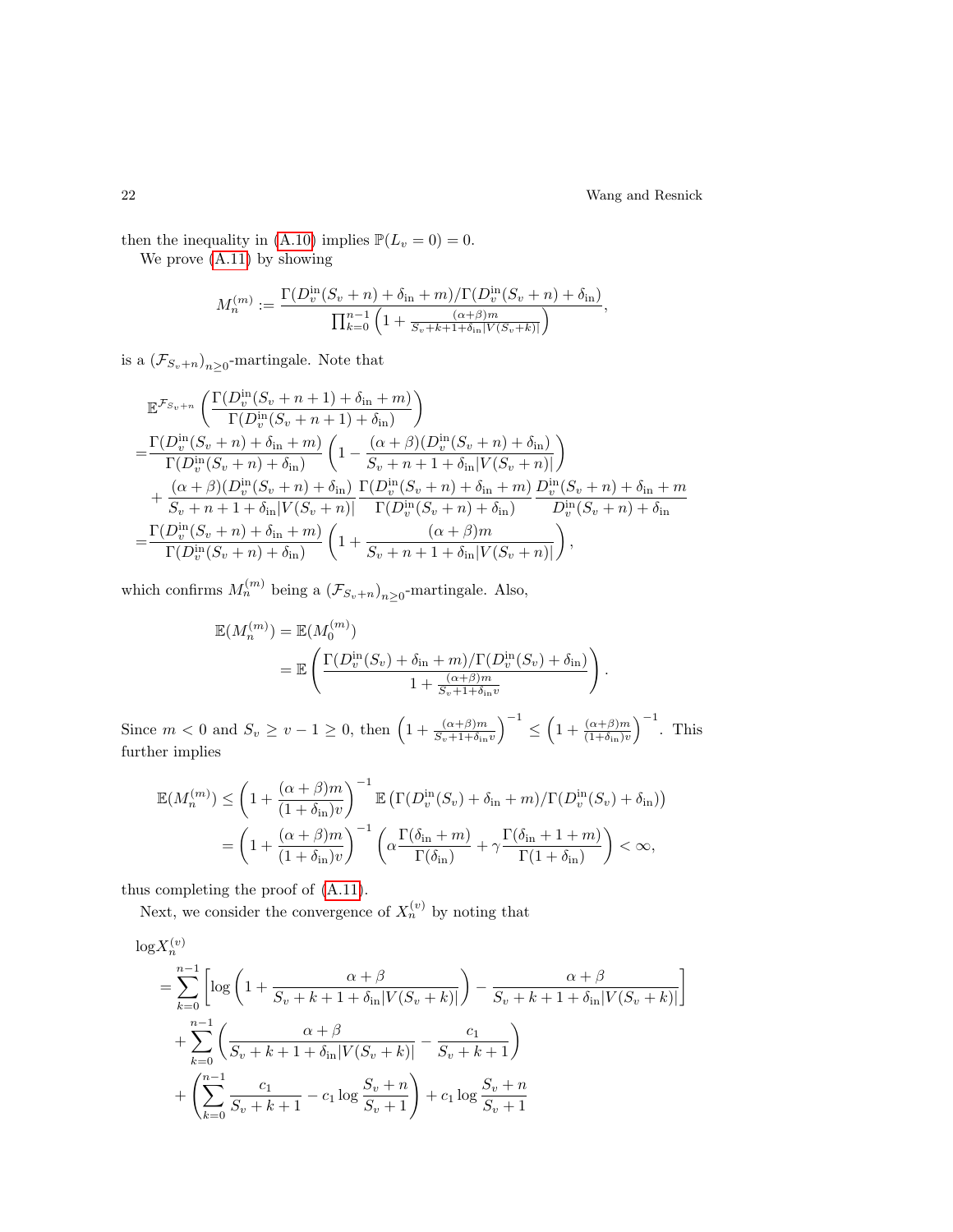$$
=: I_v(n) + II_v(n) + III_v(n) + c_1 \log \frac{S_v + n}{S_v + 1}.
$$

Since  $log(1 + x) \leq x$ , for all  $x \geq 0$ , then  $I_v(n + 1) - I_v(n) \leq 0$  for all n, i.e.  $I_v(n)$  is decreasing in n. Note also that  $|\log(1+x) - x| \leq x^2/2$ , for all  $x \geq 0$ , then we have

$$
\mathbb{E}\left|\sum_{k=0}^{\infty}\left(\log\left(1+\frac{\alpha+\beta}{S_v+k+1+\delta_{\text{in}}|V(S_v+k)|}\right)-\frac{\alpha+\beta}{S_v+k+1+\delta_{\text{in}}|V(S_v+k)|}\right)\right|
$$
  

$$
\leq \sum_{k=0}^{\infty}\mathbb{E}\left|\log\left(1+\frac{\alpha+\beta}{S_v+k+1+\delta_{\text{in}}|V(S_v+k)|}\right)-\frac{\alpha+\beta}{S_v+k+1+\delta_{\text{in}}|V(S_v+k)|}\right|
$$
  

$$
\leq \frac{(\alpha+\beta)^2}{2}\sum_{k=0}^{\infty}\mathbb{E}\left(\frac{1}{S_v+k+1+\delta_{\text{in}}|V(S_v+k)|}\right)^2 \leq \sum_{k=1}^{\infty}\frac{1}{k^2}<\infty,
$$

which implies  $I_v(\infty) < \infty$  a.s., and  $I_v(n) \stackrel{\text{a.s.}}{\longrightarrow} I_v(\infty)$  as  $n \to \infty$ .

By  $[1,$  Theorem 3.9.4], we see that there exists a finite r.v.  $Z$  such that

$$
\sum_{k=1}^{\infty} \left( \frac{\alpha + \beta}{k + \delta_{\text{in}} |V(k-1)|} - \frac{c_1}{k} \right) \xrightarrow{\text{a.s.}} Z,
$$

then

$$
II_v(n) \xrightarrow{\text{a.s.}} Z - \sum_{k=1}^{S_v} \left( \frac{\alpha + \beta}{k + \delta_{\text{in}} |V(k-1)|} - \frac{c_1}{k} \right) =: II_v(\infty).
$$

Since  $\sum_{k=1}^{n} 1/k - \log n \to \tilde{c}$ , where  $\tilde{c}$  is Euler's constant, then for  $v = 1$ ,  $III_1(n) \xrightarrow{\text{a.s.}}$  $c_1\tilde{c} =: III_1(\infty)$ , and for  $v \geq 2$ ,

$$
III_v(n) \xrightarrow{\text{a.s.}} c_1 \left( \tilde{c} + \log(S_v + 1) - \sum_{k=1}^{S_v} \frac{1}{k} \right) =: III_v(\infty).
$$

Hence, as  $n \to \infty$ ,

<span id="page-22-0"></span>
$$
\frac{X_n^{(v)}}{\left(\left(S_v+n\right)/(S_v+1)\right)^{c_1}} \xrightarrow{\text{a.s.}} \exp\left\{I_v(\infty) + II_v(\infty) + III_v(\infty)\right\}.
$$
\n(A.12)

Combining [\(A.12\)](#page-22-0) with the convergence of the martingale in [\(A.9\)](#page-20-3), we have

$$
\frac{D_v^{\text{in}}(S_v+n)}{(S_v+n)^{c_1}} \xrightarrow{\text{a.s.}} \frac{L_v}{(S_v+1)^{c_1}} \exp \left\{-\left(I_v(\infty) + II_v(\infty) + III_v(\infty)\right)\right\} =: \xi_v^{\text{in}},
$$

then

$$
\lim_{n \to \infty} \frac{D_v^{\text{in}}(n)}{n^{c_1}} = \lim_{n \to \infty} \frac{D_v^{\text{in}}(S_v + n)}{(S_v + n)^{c_1}} \stackrel{\text{a.s.}}{=} \xi_v^{\text{in}}.
$$

Since  $\mathbb{P}(L_v = 0) = 0$  and  $S_v + 1 \ge v \ge 1$ , we also have  $\mathbb{P}(\xi_v^{\text{in}} = 0) = 0$ .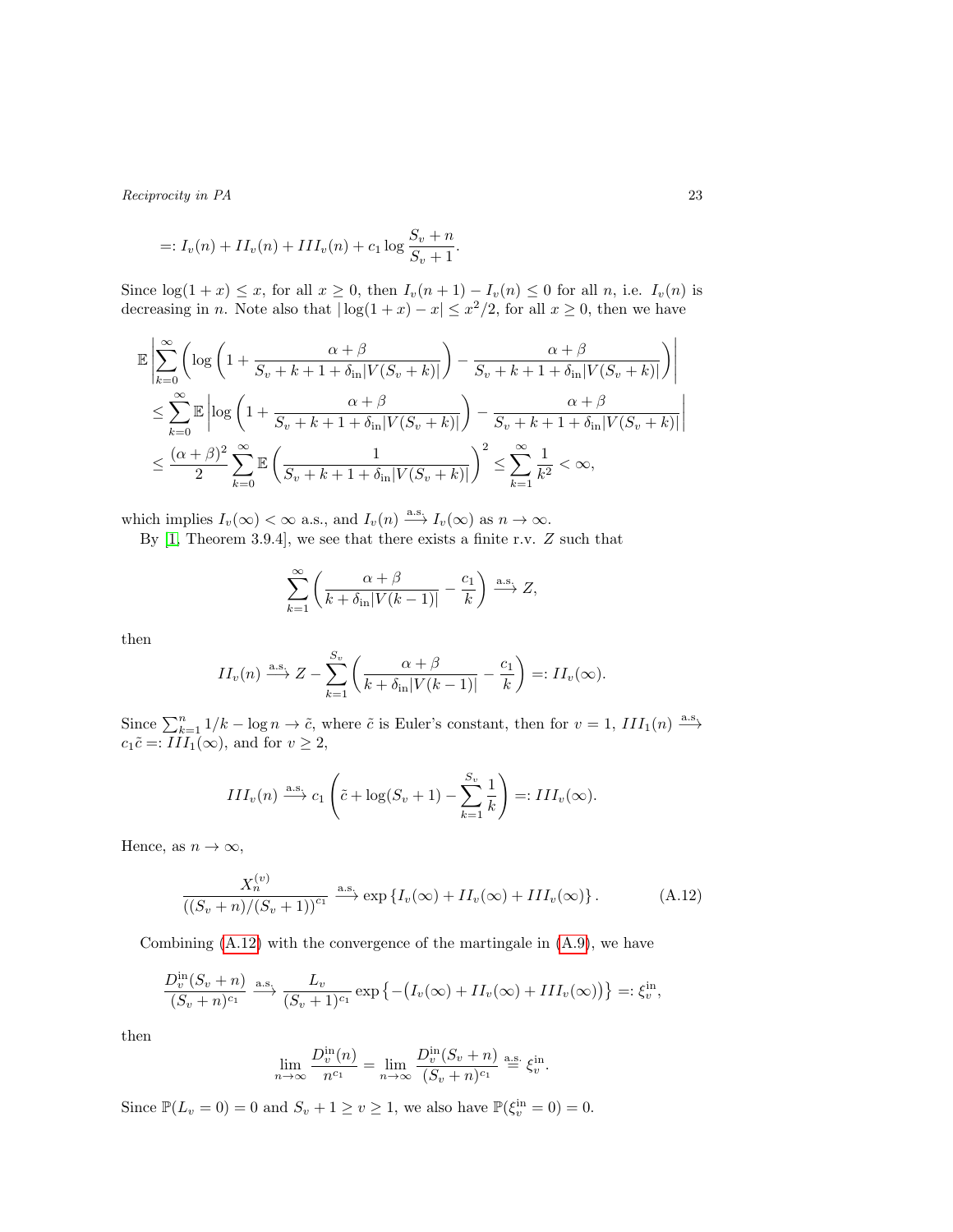#### References

- <span id="page-23-15"></span>[1] K.B. Athreya and P. Ney. Branching processes. Reprint of the 1972 original. Springer, New York, 2004.
- <span id="page-23-6"></span>[2] B. Bollobás, C. Borgs, J. Chayes, and O. Riordan. Directed scale-free graphs. In Proceedings of the Fourteenth Annual ACM-SIAM Symposium on Discrete Algorithms (Baltimore, 2003), pages 132–139, New York, 2003. ACM.
- <span id="page-23-3"></span>[3] M. Cha, A. Mislove, and K.P. Gummadi. A measurement-driven analysis of information propagation in the Flickr social network. In Proceedings of the 18th International Conference on World Wide Web, WWW '09, page 721–730, New York, NY, USA, 2009. Association for Computing Machinery.
- <span id="page-23-10"></span>[4] J. Cheng, D.M. Romero, B. Meeder, and J. Kleinberg. Predicting reciprocity in social networks. In 2011 IEEE Third International Conference on Privacy, Security, Risk and Trust and 2011 IEEE Third International Conference on Social Computing, pages 49–56. IEEE, 2011.
- <span id="page-23-11"></span>[5] R. Durrett. Probability: Theory and Examples, volume 49. Cambridge university press, 2019.
- <span id="page-23-4"></span>[6] A. Java, X. Song, T. Finin, and B. Tseng. Why we Twitter: Understanding microblogging usage and communities. WebKDD/SNA-KDD '07, pages 56–65, New York, NY, USA, 2007. Association for Computing Machinery.
- <span id="page-23-0"></span>[7] B. Jiang, Z.L. Zhang, and D. Towsley. Reciprocity in social networks with capacity constraints. In Proceedings of the 21th ACM SIGKDD International Conference on Knowledge Discovery and Data Mining, KDD '15, pages 457–466, New York, NY, USA, 2015. Association for Computing Machinery.
- <span id="page-23-7"></span>[8] P.L. Krapivsky and S. Redner. Organization of growing random networks. Physical Review E, 63(6):066123:1–14, 2001.
- <span id="page-23-5"></span>[9] G.l. Magno, G. Comarela, D. Saez-Trumper, M. Cha, and V. Almeida. New kid on the block: Exploring the Google+ social graph. In Proceedings of the 2012 Internet Measurement Conference, IMC '12, pages 159–170, New York, NY, USA, 2012. Association for Computing Machinery.
- <span id="page-23-1"></span>[10] A. Mislove, M. Marcon, K.P. Gummadi, P. Druschel, and B. Bhattacharjee. Measurement and analysis of online social networks. In Proceedings of the 7th ACM SIGCOMM Conference on Internet Measurement, IMC '07, pages 29–42, New York, NY, USA, 2007. Association for Computing Machinery.
- <span id="page-23-13"></span>[11] J. Neveu. Mathematical Foundations of the Calculus of Probability. Holden-Day, San Francisco, Ca., 1965.
- <span id="page-23-2"></span>[12] M.E.J. Newman, S. Forrest, and J. Balthrop. Email networks and the spread of computer viruses. Physical Review E - Statistical, Nonlinear, and Soft Matter Physics, 66(3), September 2002.
- <span id="page-23-12"></span>[13] S.I. Resnick. Heavy Tail Phenomena: Probabilistic and Statistical Modeling. Springer Series in Operations Research and Financial Engineering. Springer-Verlag, New York, 2007. ISBN: 0-387-24272-4.
- <span id="page-23-8"></span>[14] S.I. Resnick and G. Samorodnitsky. Tauberian theory for multivariate regularly varying distributions with application to preferential attachment networks. Extremes, 18(3):349–367, 2015.
- <span id="page-23-9"></span>[15] G. Samorodnitsky, S. Resnick, D. Towsley, R. Davis, A. Willis, and P. Wan. Nonstandard regular variation of in-degree and out-degree in the preferential attachment model. Journal of Applied Probability, 53(1):146–161, March 2016.
- <span id="page-23-14"></span>[16] R. van der Hofstad. Random Graphs and Complex Networks. Vol. 1. Cambridge Series in Statistical and Probabilistic Mathematics. Cambridge University Press, Cambridge, 2017.